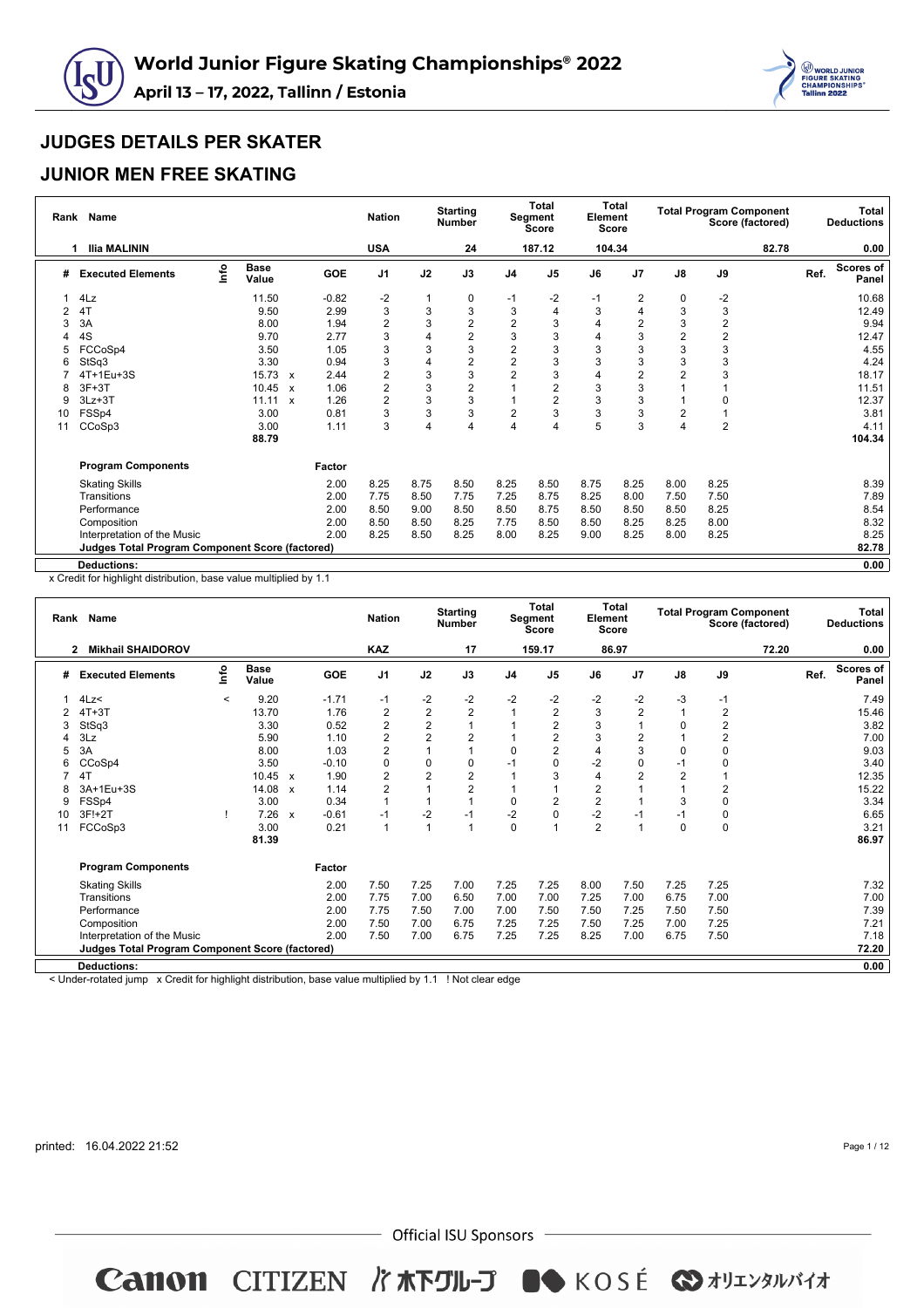



#### **JUNIOR MEN FREE SKATING**

| Rank | <b>Name</b>                                     |      |                      |                           |         | <b>Nation</b>  |                | <b>Starting</b><br><b>Number</b> |                | Total<br>Segment<br>Score | Element        | <b>Total</b><br>Score |                |                  | <b>Total Program Component</b><br>Score (factored) |      | Total<br><b>Deductions</b> |
|------|-------------------------------------------------|------|----------------------|---------------------------|---------|----------------|----------------|----------------------------------|----------------|---------------------------|----------------|-----------------------|----------------|------------------|----------------------------------------------------|------|----------------------------|
|      | <b>Tatsuya TSUBOI</b><br>3                      |      |                      |                           |         | <b>JPN</b>     |                | 20                               |                | 154.67                    |                | 77.89                 |                |                  | 76.78                                              |      | 0.00                       |
| #    | <b>Executed Elements</b>                        | Info | <b>Base</b><br>Value |                           | GOE     | J <sub>1</sub> | J2             | J3                               | J <sub>4</sub> | J <sub>5</sub>            | J6             | J <sub>7</sub>        | $\mathsf{J}8$  | J9               |                                                    | Ref. | Scores of<br>Panel         |
|      | 4Sq                                             | q    | 9.70                 |                           | 0.42    | 0              |                | 0                                | $-1$           |                           | 0              |                       | 1              | 0                |                                                    |      | 10.12                      |
|      | $3A+2T$                                         |      | 9.30                 |                           | 1.26    | 2              | $\mathbf 0$    | $\overline{2}$                   |                |                           | $\overline{2}$ | 3                     | $\overline{2}$ | $\overline{2}$   |                                                    |      | 10.56                      |
| 3    | 3A                                              |      | 8.00                 |                           | 2.06    | 2              | $\overline{2}$ | $\overline{2}$                   | 3              | 3                         | 3              | 3                     | 3              | $\overline{2}$   |                                                    |      | 10.06                      |
|      | CSSp3                                           |      | 2.60                 |                           | 0.59    | 3              | $\overline{2}$ | $\overline{2}$                   |                | $\overline{2}$            | 3              | 2                     | 3              | $\overline{2}$   |                                                    |      | 3.19                       |
|      | 3Lo                                             |      | 4.90                 |                           | 1.33    | 2              | $\overline{2}$ | 3                                |                | 2                         | 4              | 3                     | 4              | 3                |                                                    |      | 6.23                       |
|      | $3F+3T$                                         |      | 10.45                | $\boldsymbol{\mathsf{x}}$ | 1.36    | $\overline{2}$ | $\overline{2}$ | $\overline{2}$                   | $\overline{2}$ | 3                         | 4              | 3                     | 4              | $\overline{2}$   |                                                    |      | 11.81                      |
|      | 3Lz!+1Eu+2S                                     |      | 8.47                 | $\boldsymbol{\mathsf{x}}$ | $-1.35$ | -3             | $-2$           | $-2$                             | $-2$           | $-3$                      | -3             | $-2$                  | $-2$           | $-2$             |                                                    |      | 7.12                       |
| 8    | 3F                                              |      | 5.83                 | X                         | 1.06    | $\overline{2}$ | 1              | $\mathbf{2}$                     | $\overline{2}$ |                           | 3              | $\overline{2}$        | $\overline{2}$ | 3                |                                                    |      | 6.89                       |
| 9    | FCCoSp4                                         |      | 3.50                 |                           | 0.80    | 3              | 3              | $\overline{2}$                   | 1              | 2                         | 2              | 2                     | 3              | $\boldsymbol{2}$ |                                                    |      | 4.30                       |
| 10   | StSq2                                           |      | 2.60                 |                           | 0.71    | 3              | 3              | 3                                | $\overline{2}$ | 2                         | 3              | 3                     | $\overline{2}$ | 3                |                                                    |      | 3.31                       |
| 11   | CCoSp4                                          |      | 3.50                 |                           | 0.80    | 3              | 3              | $\overline{2}$                   | $\overline{1}$ | $\overline{2}$            | 4              | $\overline{2}$        | $\overline{2}$ | $\overline{2}$   |                                                    |      | 4.30                       |
|      |                                                 |      | 68.85                |                           |         |                |                |                                  |                |                           |                |                       |                |                  |                                                    |      | 77.89                      |
|      | <b>Program Components</b>                       |      |                      |                           | Factor  |                |                |                                  |                |                           |                |                       |                |                  |                                                    |      |                            |
|      | <b>Skating Skills</b>                           |      |                      |                           | 2.00    | 8.00           | 8.00           | 8.25                             | 7.50           | 7.75                      | 7.50           | 7.75                  | 8.25           | 7.75             |                                                    |      | 7.86                       |
|      | Transitions                                     |      |                      |                           | 2.00    | 7.75           | 7.75           | 7.75                             | 7.00           | 7.50                      | 7.50           | 7.50                  | 7.75           | 7.25             |                                                    |      | 7.57                       |
|      | Performance                                     |      |                      |                           | 2.00    | 8.00           | 8.00           | 8.00                             | 7.75           | 7.50                      | 7.50           | 7.75                  | 8.00           | 7.75             |                                                    |      | 7.82                       |
|      | Composition                                     |      |                      |                           | 2.00    | 7.75           | 7.50           | 7.50                             | 7.25           | 7.75                      | 7.50           | 7.50                  | 7.75           | 7.50             |                                                    |      | 7.57                       |
|      | Interpretation of the Music                     |      |                      |                           | 2.00    | 8.25           | 7.50           | 7.50                             | 7.25           | 7.25                      | 7.75           | 7.50                  | 8.00           | 7.50             |                                                    |      | 7.57                       |
|      | Judges Total Program Component Score (factored) |      |                      |                           |         |                |                |                                  |                |                           |                |                       |                |                  |                                                    |      | 76.78                      |
|      | <b>Deductions:</b>                              |      |                      |                           |         |                |                |                                  |                |                           |                |                       |                |                  |                                                    |      | 0.00                       |

q Jump landed on the quarter x Credit for highlight distribution, base value multiplied by 1.1 ! Not clear edge

| Rank | <b>Name</b>                                            |      |                      |              |                | <b>Nation</b>  |                | <b>Starting</b><br><b>Number</b> |                | <b>Total</b><br>Segment<br><b>Score</b> | Element        | Total<br>Score |                |                | <b>Total Program Component</b><br>Score (factored) |      | <b>Total</b><br><b>Deductions</b> |
|------|--------------------------------------------------------|------|----------------------|--------------|----------------|----------------|----------------|----------------------------------|----------------|-----------------------------------------|----------------|----------------|----------------|----------------|----------------------------------------------------|------|-----------------------------------|
|      | <b>Wesley CHIU</b><br>4                                |      |                      |              |                | <b>CAN</b>     |                | 23                               |                | 146.70                                  |                | 71.76          |                |                | 75.94                                              |      | $-1.00$                           |
| #    | <b>Executed Elements</b>                               | lnfo | <b>Base</b><br>Value |              | GOE            | J <sub>1</sub> | J2             | J3                               | J <sub>4</sub> | J <sub>5</sub>                          | J6             | J <sub>7</sub> | $\mathbf{J}$ 8 | J9             |                                                    | Ref. | Scores of<br>Panel                |
|      | 3F                                                     |      | 5.30                 |              | 1.14           | 0              | 1              | $\overline{\mathbf{c}}$          | 2              | 2                                       | 3              | 3              | 3              | 2              |                                                    |      | 6.44                              |
|      | $4T+2T$                                                |      | 10.80                |              | $-1.90$        | $-4$           | $-2$           | $-2$                             | $-1$           | $-2$                                    | -3             | $-1$           | $-2$           | $-2$           |                                                    |      | 8.90                              |
| 3    | 4Tq                                                    | q    | 9.50                 |              | $-4.75$        | -5             | $-5$           | $-5$                             | $-5$           | $-5$                                    | $-5$           | -5             | $-5$           | $-5$           |                                                    |      | 4.75                              |
|      | 3Lo                                                    |      | 4.90                 |              | 1.05           |                | $\overline{2}$ | $\overline{2}$                   | $\overline{2}$ | 3                                       | 3              | $\overline{2}$ | $\overline{2}$ | $\overline{2}$ |                                                    |      | 5.95                              |
|      | FCCoSp4                                                |      | 3.50                 |              | 0.95           | 3              | $\overline{2}$ | 3                                |                | 3                                       | 3              | $\overline{2}$ | 3              | $\overline{4}$ |                                                    |      | 4.45                              |
| 6    | 3A                                                     |      | 8.80                 | $\mathbf{x}$ | 0.57           |                |                | 0                                | 0              |                                         | $\overline{2}$ | $\Omega$       |                |                |                                                    |      | 9.37                              |
|      | $3Lz + 3T$                                             |      | 11.11                | $\mathbf{x}$ | $-0.84$        | $-2$           | $-2$           |                                  | $-2$           | $-1$                                    | $-2$           | $-1$           | 0              | $-2$           |                                                    |      | 10.27                             |
|      | 3Lz+1Eu+3S                                             |      | 11.77                | $\mathbf{x}$ | $-1.26$        | $-3$           | $-2$           | $-2$                             | $-2$           | $-1$                                    | $-3$           | $-2$           | $-2$           | $-2$           |                                                    |      | 10.51                             |
| 9    | StSq3                                                  |      | 3.30                 |              | 0.71           | $\overline{2}$ | $\overline{2}$ | $\overline{2}$                   | $\overline{2}$ | $\overline{2}$                          | 3              | 3              | $\overline{2}$ | $\overline{2}$ |                                                    |      | 4.01                              |
| 10   | CCoSp4                                                 |      | 3.50                 |              | 0.85           | 3              | $\overline{2}$ | 3                                | $\overline{2}$ | $\overline{2}$                          | 3              | $\overline{2}$ | 3              | $\overline{2}$ |                                                    |      | 4.35                              |
| 11   | FSSp2                                                  |      | 2.30                 |              | 0.46           | $\overline{c}$ | 3              | $\overline{c}$                   |                | 3                                       | $\overline{2}$ | $\overline{2}$ | $\overline{2}$ | $\overline{1}$ |                                                    |      | 2.76                              |
|      |                                                        |      | 74.78                |              |                |                |                |                                  |                |                                         |                |                |                |                |                                                    |      | 71.76                             |
|      | <b>Program Components</b>                              |      |                      |              | Factor         |                |                |                                  |                |                                         |                |                |                |                |                                                    |      |                                   |
|      | <b>Skating Skills</b>                                  |      |                      |              | 2.00           | 7.75           | 7.75           | 8.00                             | 7.75           | 7.75                                    | 7.50           | 7.50           | 7.75           | 7.50           |                                                    |      | 7.68                              |
|      | Transitions                                            |      |                      |              | 2.00           | 7.50           | 7.50           | 7.25                             | 7.75           | 7.50                                    | 7.00           | 7.50           | 7.50           | 7.25           |                                                    |      | 7.43                              |
|      | Performance                                            |      |                      |              | 2.00           | 7.25           | 7.50           | 7.75                             | 7.50           | 7.50                                    | 7.75           | 7.75           | 7.75           | 7.50           |                                                    |      | 7.61                              |
|      | Composition                                            |      |                      |              | 2.00           | 7.75           | 7.50           | 7.50                             | 8.25           | 8.00                                    | 7.25           | 7.75           | 7.75           | 7.25           |                                                    |      | 7.64                              |
|      | Interpretation of the Music                            |      |                      |              | 2.00           | 7.75           | 7.50           | 7.50                             | 7.75           | 7.75                                    | 7.50           | 7.75           | 7.50           | 7.25           |                                                    |      | 7.61                              |
|      | <b>Judges Total Program Component Score (factored)</b> |      |                      |              |                |                |                |                                  |                |                                         |                |                |                |                |                                                    |      | 75.94                             |
|      | <b>Deductions:</b><br>Falls                            |      |                      |              | $-1.00$<br>(1) |                |                |                                  |                |                                         |                |                |                |                |                                                    |      | $-1.00$                           |

q Jump landed on the quarter x Credit for highlight distribution, base value multiplied by 1.1

printed: 16.04.2022 21:52

Page 2 / 12

 $-$  Official ISU Sponsors  $-$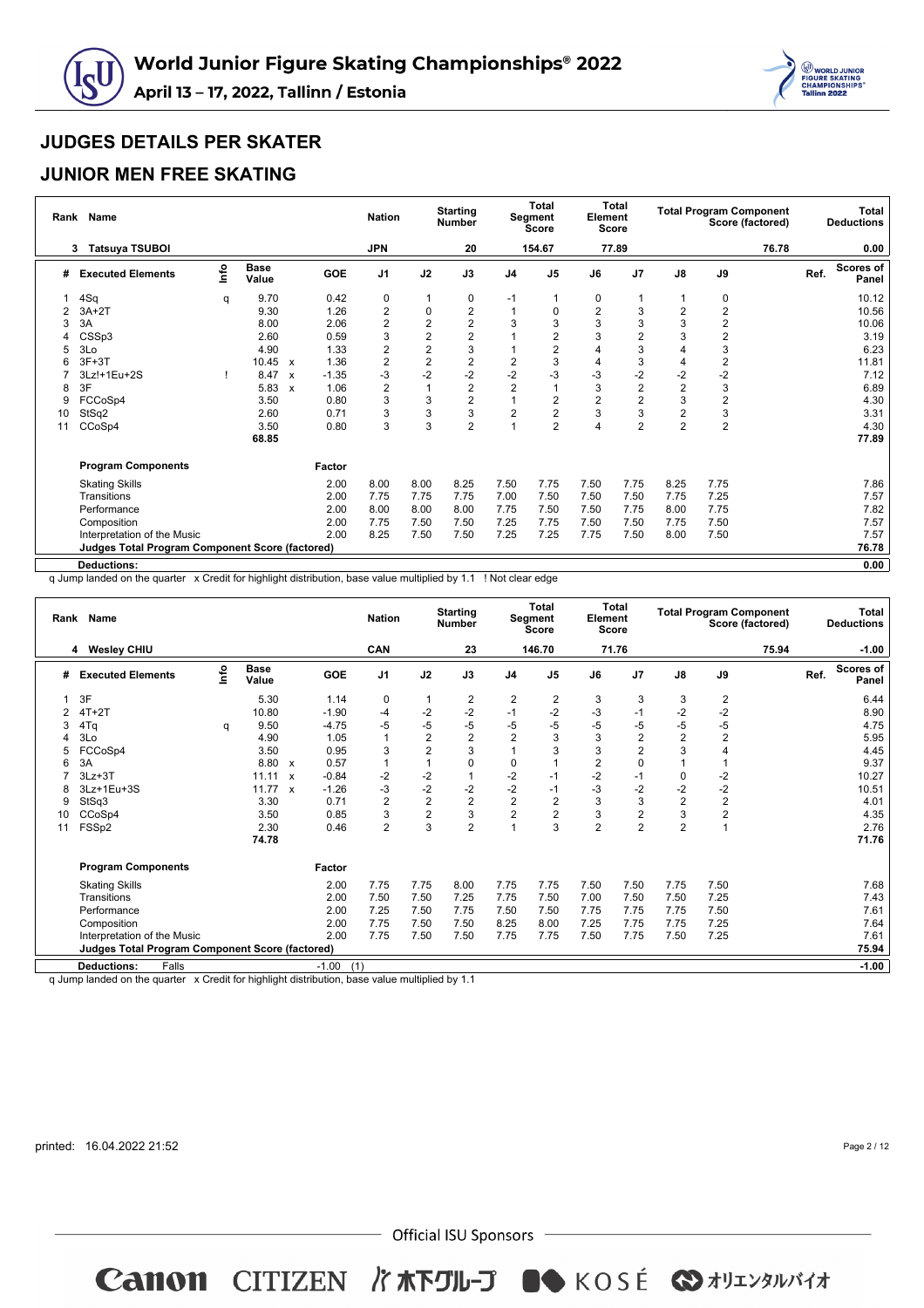



## **JUNIOR MEN FREE SKATING**

| Rank | Name                                                   |      |                      |                           |            | <b>Nation</b>  |                | <b>Starting</b><br><b>Number</b> |                | <b>Total</b><br>Segment<br>Score | Element        | <b>Total</b><br><b>Score</b> |                |                | <b>Total Program Component</b><br>Score (factored) |      | Total<br><b>Deductions</b> |
|------|--------------------------------------------------------|------|----------------------|---------------------------|------------|----------------|----------------|----------------------------------|----------------|----------------------------------|----------------|------------------------------|----------------|----------------|----------------------------------------------------|------|----------------------------|
|      | <b>Stephen GOGOLEV</b><br>5                            |      |                      |                           |            | CAN            |                | 19                               |                | 145.74                           |                | 71.38                        |                |                | 75.36                                              |      | $-1.00$                    |
| #    | <b>Executed Elements</b>                               | lnfo | <b>Base</b><br>Value |                           | <b>GOE</b> | J <sub>1</sub> | J2             | J3                               | J <sub>4</sub> | J <sub>5</sub>                   | J6             | J <sub>7</sub>               | $\mathsf{J}8$  | J9             |                                                    | Ref. | <b>Scores of</b><br>Panel  |
|      | $4S+2T$                                                |      | 11.00                |                           | 1.25       |                | 1              |                                  |                | 2                                | 2              | 2                            | $\mathbf 1$    | 0              |                                                    |      | 12.25                      |
| 2    | 2S                                                     |      | 1.30                 |                           | 0.11       |                | $\overline{2}$ |                                  | 0              |                                  | 0              | 0                            | $\overline{2}$ |                |                                                    |      | 1.41                       |
| 3    | 3Lz                                                    |      | 5.90                 |                           | 1.01       |                | $\overline{2}$ | $\overline{2}$                   | $\overline{2}$ |                                  | 3              | 3                            |                |                |                                                    |      | 6.91                       |
|      | CCoSp4                                                 |      | 3.50                 |                           | 0.80       | 2              | $\overline{2}$ | 3                                | $\overline{2}$ | 3                                | $\overline{2}$ | 3                            | $\overline{2}$ | $\overline{2}$ |                                                    |      | 4.30                       |
|      | 3A+1Eu+3S                                              |      | 12.80                |                           | 1.03       |                | $\overline{c}$ |                                  |                |                                  | $\overline{2}$ |                              | $\overline{c}$ |                |                                                    |      | 13.83                      |
|      | 3A                                                     |      | 8.80                 | $\boldsymbol{\mathsf{x}}$ | 1.83       | $\overline{2}$ | $\overline{2}$ | 3                                | 2              | $\overline{2}$                   | 3              | $\overline{2}$               | $\overline{2}$ | 3              |                                                    |      | 10.63                      |
|      | $3F+2T$                                                |      | 7.26                 | $\boldsymbol{\mathsf{x}}$ | $-0.61$    | $-3$           | $-1$           | -1                               | $-1$           | $-1$                             | $-3$           | 1                            | 0              | -1             |                                                    |      | 6.65                       |
| 8    | 3Log                                                   | q    | 5.39                 | $\boldsymbol{\mathsf{x}}$ | $-0.98$    | $-2$           | $-2$           | $-2$                             | $-2$           | $-2$                             | $-2$           | $-2$                         | $-1$           | $-2$           |                                                    |      | 4.41                       |
| 9    | StSq3                                                  |      | 3.30                 |                           | 0.75       | 3              | $\overline{2}$ | $\overline{2}$                   | $\overline{2}$ | $\overline{2}$                   | 3              | 3                            | $\overline{2}$ | $\overline{2}$ |                                                    |      | 4.05                       |
| 10   | FCCoSp3                                                |      | 3.00                 |                           | 0.30       | $\overline{2}$ | $\mathbf{1}$   |                                  | $-1$           |                                  | $\overline{2}$ | $\overline{1}$               | 0              | 1              |                                                    |      | 3.30                       |
| 11   | CSSp4                                                  |      | 3.00                 |                           | 0.64       | $\overline{2}$ | $\overline{2}$ | $\overline{2}$                   | $\overline{2}$ | $\overline{2}$                   | 3              | 3                            | $\overline{2}$ | $\overline{2}$ |                                                    |      | 3.64                       |
|      |                                                        |      | 65.25                |                           |            |                |                |                                  |                |                                  |                |                              |                |                |                                                    |      | 71.38                      |
|      | <b>Program Components</b>                              |      |                      |                           | Factor     |                |                |                                  |                |                                  |                |                              |                |                |                                                    |      |                            |
|      | <b>Skating Skills</b>                                  |      |                      |                           | 2.00       | 7.75           | 7.50           | 7.75                             | 7.75           | 7.75                             | 8.25           | 7.50                         | 7.75           | 7.50           |                                                    |      | 7.68                       |
|      | Transitions                                            |      |                      |                           | 2.00       | 7.75           | 7.25           | 7.25                             | 7.25           | 7.50                             | 7.25           | 7.50                         | 7.50           | 7.25           |                                                    |      | 7.36                       |
|      | Performance                                            |      |                      |                           | 2.00       | 7.75           | 7.50           | 7.75                             | 7.50           | 7.50                             | 7.75           | 7.25                         | 7.75           | 7.50           |                                                    |      | 7.61                       |
|      | Composition                                            |      |                      |                           | 2.00       | 7.75           | 7.25           | 7.50                             | 7.75           | 7.75                             | 7.75           | 7.25                         | 7.50           | 7.50           |                                                    |      | 7.57                       |
|      | Interpretation of the Music                            |      |                      |                           | 2.00       | 7.75           | 7.25           | 7.50                             | 7.25           | 7.50                             | 7.75           | 7.25                         | 7.50           | 7.50           |                                                    |      | 7.46                       |
|      | <b>Judges Total Program Component Score (factored)</b> |      |                      |                           |            |                |                |                                  |                |                                  |                |                              |                |                |                                                    |      | 75.36                      |
|      | Time violation<br><b>Deductions:</b>                   |      |                      |                           | $-1.00$    |                |                |                                  |                |                                  |                |                              |                |                |                                                    |      | $-1.00$                    |

x Credit for highlight distribution, base value multiplied by 1.1 q Jump landed on the quarter

| Rank | <b>Name</b>                                     |    |                      |                           |         | <b>Nation</b>  |                | <b>Starting</b><br><b>Number</b> |                | <b>Total</b><br>Segment<br>Score | Element        | Total<br><b>Score</b> |                | <b>Total Program Component</b> | Score (factored) |      | Total<br><b>Deductions</b> |
|------|-------------------------------------------------|----|----------------------|---------------------------|---------|----------------|----------------|----------------------------------|----------------|----------------------------------|----------------|-----------------------|----------------|--------------------------------|------------------|------|----------------------------|
|      | Nikolaj MEMOLA<br>6                             |    |                      |                           |         | <b>ITA</b>     |                | 15                               |                | 141.52                           |                | 71.58                 |                |                                | 69.94            |      | 0.00                       |
| #    | <b>Executed Elements</b>                        | ۴o | <b>Base</b><br>Value |                           | GOE     | J <sub>1</sub> | J2             | J3                               | J <sub>4</sub> | J <sub>5</sub>                   | J6             | J7                    | J8             | J9                             |                  | Ref. | <b>Scores of</b><br>Panel  |
|      | $3Aq+2T$                                        | q  | 9.30                 |                           | $-0.80$ | $-1$           | $-1$           | $-2$                             | -1             | $-1$                             | $-1$           | $-1$                  | $-1$           | -1                             |                  |      | 8.50                       |
| 2    | 3A                                              |    | 8.00                 |                           | 0.46    | 2              | 0              | $\mathbf 0$                      | $\Omega$       |                                  | $\overline{2}$ | $\overline{1}$        | $-2$           | 0                              |                  |      | 8.46                       |
| 3    | 3F!                                             |    | 5.30                 |                           | $-0.15$ | 0              | $-2$           | 0                                | $-1$           |                                  | 0              | 0                     | $-1$           | 0                              |                  |      | 5.15                       |
|      | 2A                                              |    | 3.30                 |                           | 0.52    | 1              | 1              | $\overline{2}$                   |                |                                  | 3              | $\overline{2}$        | $\overline{2}$ | $\overline{2}$                 |                  |      | 3.82                       |
| 5    | FCSp4                                           |    | 3.20                 |                           | 0.46    |                | $\overline{2}$ |                                  |                | $\overline{2}$                   | $\overline{2}$ |                       | $\overline{2}$ |                                |                  |      | 3.66                       |
| 6    | CSSp3                                           |    | 2.60                 |                           | 0.22    |                |                |                                  | $\Omega$       |                                  | 3              | 1                     | 0              | 1                              |                  |      | 2.82                       |
|      | $3Lz + 3T$                                      |    | 11.11                | $\mathsf{x}$              | 0.76    |                |                | 0                                | 0              | 2                                | 3              | $\overline{2}$        | $\mathbf{1}$   | $\overline{\mathbf{c}}$        |                  |      | 11.87                      |
| 8    | 3Lz+1Eu+3S                                      |    | 11.77                | $\boldsymbol{\mathsf{x}}$ | 0.76    | $\overline{2}$ |                | $\mathbf 0$                      |                | $\overline{2}$                   | 3              | $\overline{1}$        | $-2$           | $\overline{2}$                 |                  |      | 12.53                      |
| 9    | 3Lo                                             |    | 5.39                 | $\boldsymbol{\mathsf{x}}$ | 0.49    | 1              |                | $\overline{2}$                   | 0              |                                  | 3              | $\overline{2}$        | 0              | 0                              |                  |      | 5.88                       |
| 10   | StSq4                                           |    | 3.90                 |                           | 0.89    | $\overline{2}$ | 3              | $\overline{2}$                   | 3              | $\overline{2}$                   | 3              | $\overline{2}$        |                | $\overline{2}$                 |                  |      | 4.79                       |
| 11   | CCoSp4                                          |    | 3.50                 |                           | 0.60    | 1              | 3              | $\overline{2}$                   | $\overline{2}$ | $\overline{2}$                   | 3              | 1                     | $-1$           | $\mathbf{1}$                   |                  |      | 4.10                       |
|      |                                                 |    | 67.37                |                           |         |                |                |                                  |                |                                  |                |                       |                |                                |                  |      | 71.58                      |
|      | <b>Program Components</b>                       |    |                      |                           | Factor  |                |                |                                  |                |                                  |                |                       |                |                                |                  |      |                            |
|      | <b>Skating Skills</b>                           |    |                      |                           | 2.00    | 7.25           | 6.75           | 6.75                             | 6.75           | 7.00                             | 7.25           | 6.75                  | 6.50           | 7.25                           |                  |      | 6.93                       |
|      | Transitions                                     |    |                      |                           | 2.00    | 7.00           | 6.50           | 6.75                             | 6.75           | 7.00                             | 6.75           | 6.50                  | 6.25           | 7.00                           |                  |      | 6.75                       |
|      | Performance                                     |    |                      |                           | 2.00    | 7.00           | 6.75           | 7.00                             | 6.75           | 7.50                             | 7.25           | 7.00                  | 7.00           | 7.25                           |                  |      | 7.04                       |
|      | Composition                                     |    |                      |                           | 2.00    | 7.00           | 6.75           | 7.25                             | 7.00           | 7.50                             | 7.25           | 7.00                  | 6.25           | 7.25                           |                  |      | 7.07                       |
|      | Interpretation of the Music                     |    |                      |                           | 2.00    | 7.25           | 7.00           | 7.00                             | 7.00           | 7.75                             | 7.75           | 7.00                  | 7.00           | 7.25                           |                  |      | 7.18                       |
|      | Judges Total Program Component Score (factored) |    |                      |                           |         |                |                |                                  |                |                                  |                |                       |                |                                |                  |      | 69.94                      |
|      | <b>Deductions:</b>                              |    |                      |                           |         |                |                |                                  |                |                                  |                |                       |                |                                |                  |      | 0.00                       |
|      |                                                 |    |                      |                           |         |                |                |                                  |                |                                  |                |                       |                |                                |                  |      |                            |

q Jump landed on the quarter ! Not clear edge x Credit for highlight distribution, base value multiplied by 1.1

printed: 16.04.2022 21:52

Page 3 / 12

 $-$  Official ISU Sponsors  $-$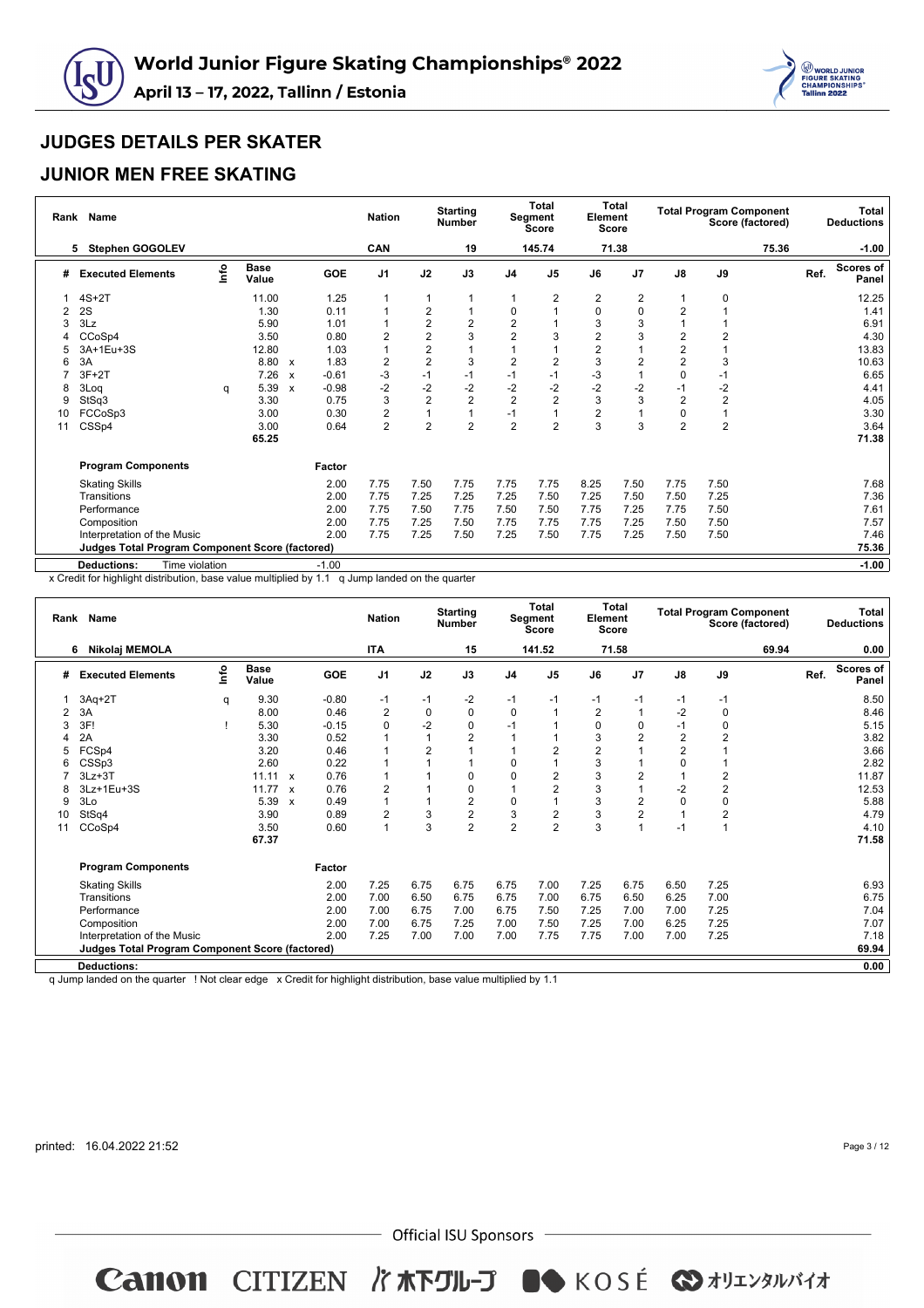



#### **JUNIOR MEN FREE SKATING**

| Rank | <b>Name</b>                                     |      |                      |                           |         | <b>Nation</b>  |                  | <b>Starting</b><br><b>Number</b> |                | <b>Total</b><br>Segment<br><b>Score</b> | Element        | <b>Total</b><br>Score |                |                | <b>Total Program Component</b><br>Score (factored) |      | <b>Total</b><br><b>Deductions</b> |
|------|-------------------------------------------------|------|----------------------|---------------------------|---------|----------------|------------------|----------------------------------|----------------|-----------------------------------------|----------------|-----------------------|----------------|----------------|----------------------------------------------------|------|-----------------------------------|
|      | Naoki ROSSI<br>7                                |      |                      |                           |         | SUI            |                  | 13                               |                | 139.04                                  |                | 69.40                 |                |                | 69.64                                              |      | 0.00                              |
| #    | <b>Executed Elements</b>                        | lnfo | <b>Base</b><br>Value |                           | GOE     | J <sub>1</sub> | J2               | J3                               | J <sub>4</sub> | J <sub>5</sub>                          | J6             | J <sub>7</sub>        | $\mathsf{J}8$  | J9             |                                                    | Ref. | <b>Scores of</b><br>Panel         |
|      | $3A+3T$                                         |      | 12.20                |                           | 1.49    | 2              | $\boldsymbol{2}$ | 2                                |                | 2                                       | 3              |                       | 2              | $\overline{c}$ |                                                    |      | 13.69                             |
| 2    | 3Aq                                             | q    | 8.00                 |                           | $-2.29$ | $-2$           | $-3$             | $-3$                             | -3             | $-2$                                    | $-3$           | -3                    | $-3$           | $-3$           |                                                    |      | 5.71                              |
| 3    | $3Lz + 2T$                                      |      | 7.20                 |                           | 0.76    | 1              | $\overline{2}$   | $\overline{2}$                   |                |                                         | $\overline{2}$ | $\Omega$              |                |                |                                                    |      | 7.96                              |
|      | 3Log                                            | q    | 4.90                 |                           | $-0.63$ | $-1$           | $-1$             | $\mathbf 0$                      | $-1$           | $-1$                                    | $-2$           | $-1$                  | $-2$           | $-2$           |                                                    |      | 4.27                              |
|      | FCSp4                                           |      | 3.20                 |                           | 0.78    | $\overline{2}$ | 3                | 3                                | $\overline{2}$ |                                         | 3              | $\overline{2}$        | $\overline{2}$ | $\overline{2}$ |                                                    |      | 3.98                              |
|      | 3Lz                                             |      | 6.49                 | $\boldsymbol{\mathsf{x}}$ | 0.34    | $\overline{2}$ |                  | 0                                | $\Omega$       |                                         |                |                       | $-1$           | 0              |                                                    |      | 6.83                              |
|      | 2A+1Eu+3S                                       |      | 8.91                 | $\boldsymbol{\mathsf{x}}$ | 0.68    | $\overline{2}$ | $\overline{2}$   | $\overline{2}$                   |                |                                         | 2              | 2                     |                |                |                                                    |      | 9.59                              |
| 8    | 3F!                                             |      | 5.83                 | $\boldsymbol{\mathsf{x}}$ | $-0.45$ | $-1$           | $-1$             | 0                                | $-1$           | $\Omega$                                | $-2$           | $-1$                  | -1             | -1             |                                                    |      | 5.38                              |
| 9    | StSq3                                           |      | 3.30                 |                           | 0.71    | 2              | 3                | 3                                | $\overline{2}$ | $\overline{2}$                          | $\overline{2}$ | $\overline{2}$        | 0              | $\overline{2}$ |                                                    |      | 4.01                              |
| 10   | CSSp4                                           |      | 3.00                 |                           | 0.73    | $\overline{2}$ | $\overline{2}$   | 3                                | 3              | 2                                       | $\overline{4}$ | 3                     | 1              | $\overline{2}$ |                                                    |      | 3.73                              |
| 11   | CCoSp4                                          |      | 3.50                 |                           | 0.75    | 3              | $\overline{2}$   | 3                                | $\overline{2}$ | 3                                       | $\overline{2}$ | $\overline{2}$        | $-1$           | 1              |                                                    |      | 4.25                              |
|      |                                                 |      | 66.53                |                           |         |                |                  |                                  |                |                                         |                |                       |                |                |                                                    |      | 69.40                             |
|      | <b>Program Components</b>                       |      |                      |                           | Factor  |                |                  |                                  |                |                                         |                |                       |                |                |                                                    |      |                                   |
|      | <b>Skating Skills</b>                           |      |                      |                           | 2.00    | 7.50           | 6.75             | 7.00                             | 7.00           | 7.00                                    | 7.75           | 6.75                  | 6.50           | 7.00           |                                                    |      | 7.00                              |
|      | Transitions                                     |      |                      |                           | 2.00    | 7.00           | 6.75             | 6.75                             | 6.75           | 6.75                                    | 7.50           | 6.25                  | 6.25           | 6.75           |                                                    |      | 6.71                              |
|      | Performance                                     |      |                      |                           | 2.00    | 7.50           | 7.00             | 7.00                             | 6.75           | 7.25                                    | 7.50           | 6.75                  | 7.00           | 7.00           |                                                    |      | 7.07                              |
|      | Composition                                     |      |                      |                           | 2.00    | 7.50           | 7.00             | 7.00                             | 7.25           | 7.25                                    | 7.25           | 6.75                  | 6.75           | 6.75           |                                                    |      | 7.04                              |
|      | Interpretation of the Music                     |      |                      |                           | 2.00    | 7.25           | 7.25             | 7.00                             | 6.75           | 7.25                                    | 7.50           | 6.50                  | 6.50           | 7.00           |                                                    |      | 7.00                              |
|      | Judges Total Program Component Score (factored) |      |                      |                           |         |                |                  |                                  |                |                                         |                |                       |                |                |                                                    |      | 69.64                             |
|      | <b>Deductions:</b>                              |      |                      |                           |         |                |                  |                                  |                |                                         |                |                       |                |                |                                                    |      | 0.00                              |

q Jump landed on the quarter x Credit for highlight distribution, base value multiplied by 1.1 ! Not clear edge

| Rank | Name                                                   |                                  |                      |                           |         | <b>Nation</b>  |                | <b>Starting</b><br><b>Number</b> |                | Total<br>Segment<br><b>Score</b> | Element<br><b>Score</b> | Total          |                | <b>Total Program Component</b> | Score (factored) |      | Total<br><b>Deductions</b> |
|------|--------------------------------------------------------|----------------------------------|----------------------|---------------------------|---------|----------------|----------------|----------------------------------|----------------|----------------------------------|-------------------------|----------------|----------------|--------------------------------|------------------|------|----------------------------|
|      | 8 Kao MIURA                                            |                                  |                      |                           |         | <b>JPN</b>     |                | 5                                |                | 137.56                           |                         | 64.20          |                |                                | 73.36            |      | 0.00                       |
| #    | <b>Executed Elements</b>                               | $\mathop{\mathsf{Irr}}\nolimits$ | <b>Base</b><br>Value |                           | GOE     | J <sub>1</sub> | J2             | J3                               | J <sub>4</sub> | J <sub>5</sub>                   | J6                      | J <sub>7</sub> | $\mathsf{J}8$  | J9                             |                  | Ref. | Scores of<br>Panel         |
|      | 3A                                                     |                                  | 8.00                 |                           | 2.17    | 3              | 3              | 3                                | $\overline{c}$ | 2                                | 4                       | 3              | $\overline{2}$ | 3                              |                  |      | 10.17                      |
|      | 4S<                                                    | $\,<\,$                          | 7.76                 |                           | $-2.33$ | -3             | $-2$           | $-3$                             | $-3$           | -4                               | -3                      | $-1$           | $-4$           | $-3$                           |                  |      | 5.43                       |
| 3    | 2T                                                     |                                  | 1.30                 |                           | $-0.33$ | $-2$           | $-4$           | $-1$                             | $-2$           | $-3$                             | $-2$                    | $-1$           | $-4$           | $-4$                           |                  |      | 0.97                       |
| 4    | FCSp3                                                  |                                  | 2.80                 |                           | $-0.36$ | -3             | $\overline{1}$ | $-1$                             | $-2$           | -1                               | $\overline{2}$          | $-1$           | $-4$           | $-2$                           |                  |      | 2.44                       |
| 5    | $3A+2T$                                                |                                  | 9.30                 |                           | 0.91    | $\overline{2}$ |                | 0                                |                |                                  | $\overline{2}$          | 3              | $-1$           |                                |                  |      | 10.21                      |
| 6    | 4Tq                                                    | q                                | 10.45                | $\boldsymbol{\mathsf{x}}$ | $-0.54$ | $-1$           | $-2$           | $\mathbf 0$                      | $-1$           |                                  | $\Omega$                | $\overline{1}$ | $-1$           | $-1$                           |                  |      | 9.91                       |
|      | 2A+1Eu+3Sa                                             | q                                | 8.91                 | $\boldsymbol{\mathsf{x}}$ | $-0.43$ | $-2$           | $-1$           | $-1$                             | $-1$           | $-1$                             | $\Omega$                | 0              | $-3$           | $-1$                           |                  |      | 8.48                       |
| 8    | CSSp3                                                  |                                  | 2.60                 |                           | 0.56    | 1              | $\mathbf 2$    | 3                                | $\overline{c}$ | $\overline{2}$                   | 3                       | 3              | $\mathbf 2$    | $\mathbf 0$                    |                  |      | 3.16                       |
| 9    | StSq3                                                  |                                  | 3.30                 |                           | 0.80    | $\overline{2}$ | $\overline{2}$ | 3                                | $\overline{2}$ | 3                                | 3                       | 4              | $\overline{2}$ | $\overline{2}$                 |                  |      | 4.10                       |
| 10   | $3Lo+1T$                                               |                                  | 5.83                 | $\boldsymbol{\mathsf{x}}$ | 0.07    | 0              | 0              | $-1$                             | $\pmb{0}$      |                                  |                         | $\overline{2}$ | 0              | $\mathbf 0$                    |                  |      | 5.90                       |
| 11   | CCoSp3                                                 |                                  | 3.00                 |                           | 0.43    | $\overline{2}$ | $\overline{2}$ | $\overline{2}$                   | $\overline{2}$ |                                  |                         | 3              | $-2$           | $\mathbf 0$                    |                  |      | 3.43                       |
|      |                                                        |                                  | 63.25                |                           |         |                |                |                                  |                |                                  |                         |                |                |                                |                  |      | 64.20                      |
|      | <b>Program Components</b>                              |                                  |                      |                           | Factor  |                |                |                                  |                |                                  |                         |                |                |                                |                  |      |                            |
|      | <b>Skating Skills</b>                                  |                                  |                      |                           | 2.00    | 7.00           | 7.25           | 7.75                             | 7.25           | 7.75                             | 7.75                    | 8.25           | 7.75           | 7.00                           |                  |      | 7.50                       |
|      | Transitions                                            |                                  |                      |                           | 2.00    | 6.75           | 6.50           | 7.25                             | 6.75           | 7.50                             | 7.00                    | 8.00           | 7.50           | 6.50                           |                  |      | 7.04                       |
|      | Performance                                            |                                  |                      |                           | 2.00    | 7.25           | 7.00           | 7.50                             | 6.75           | 7.50                             | 7.75                    | 8.25           | 7.25           | 7.00                           |                  |      | 7.32                       |
|      | Composition                                            |                                  |                      |                           | 2.00    | 7.00           | 6.75           | 7.75                             | 7.25           | 7.75                             | 7.25                    | 8.50           | 7.75           | 7.25                           |                  |      | 7.43                       |
|      | Interpretation of the Music                            |                                  |                      |                           | 2.00    | 7.25           | 6.75           | 7.50                             | 6.75           | 7.50                             | 8.00                    | 8.50           | 7.75           | 7.00                           |                  |      | 7.39                       |
|      | <b>Judges Total Program Component Score (factored)</b> |                                  |                      |                           |         |                |                |                                  |                |                                  |                         |                |                |                                |                  |      | 73.36                      |
|      | <b>Deductions:</b>                                     |                                  |                      |                           |         |                |                |                                  |                |                                  |                         |                |                |                                |                  |      | 0.00                       |
|      |                                                        |                                  |                      |                           |         |                |                |                                  |                |                                  |                         |                |                |                                |                  |      |                            |

< Under-rotated jump x Credit for highlight distribution, base value multiplied by 1.1 q Jump landed on the quarter

printed: 16.04.2022 21:52

Page 4 / 12

 $-$  Official ISU Sponsors  $-$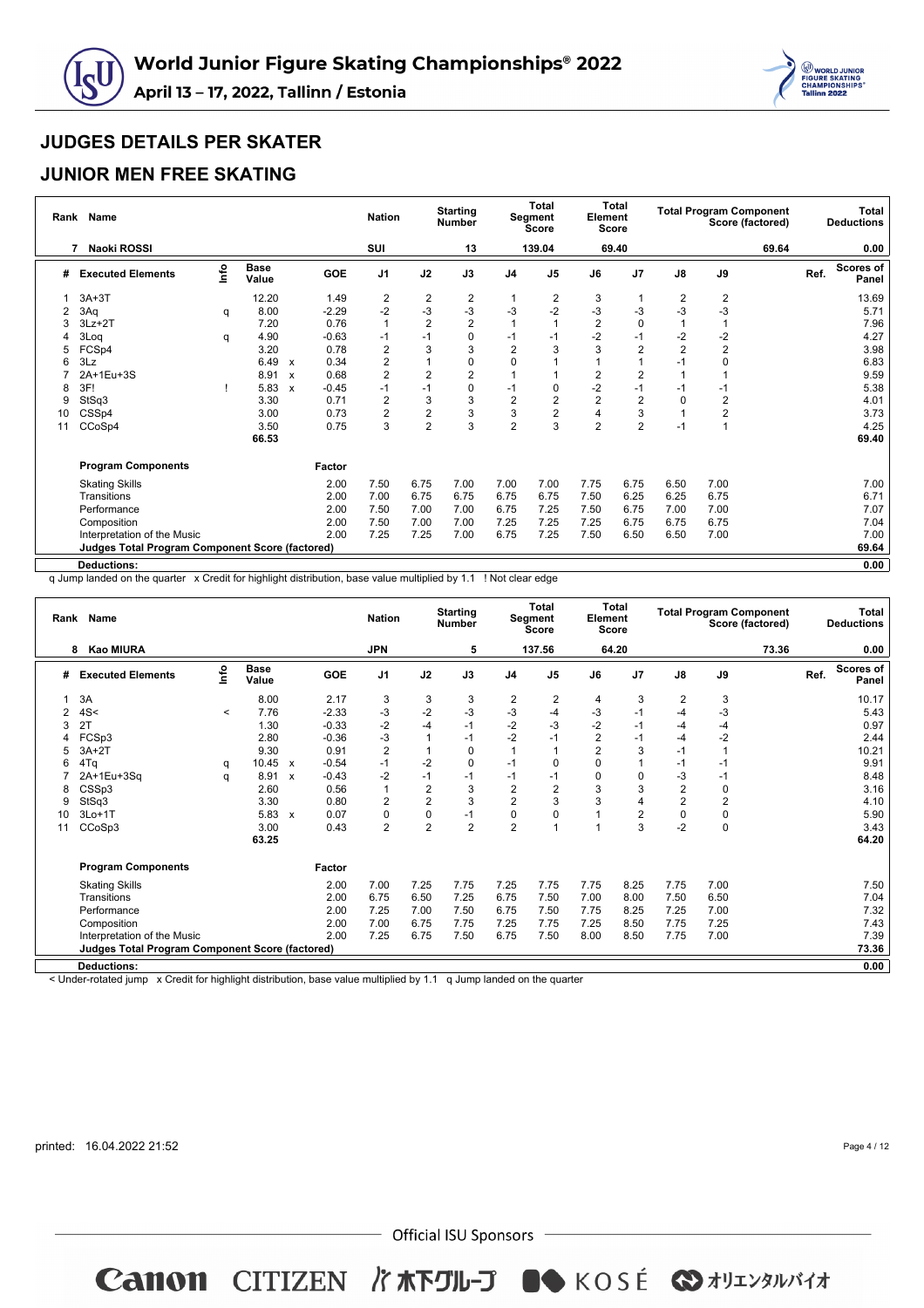



#### **JUNIOR MEN FREE SKATING**

| Rank | <b>Name</b>                                     |         |                      |                           |                | <b>Nation</b>  |                | <b>Starting</b><br><b>Number</b> |                | <b>Total</b><br>Segment<br><b>Score</b> | Element        | <b>Total</b><br><b>Score</b> |               | <b>Total Program Component</b> | Score (factored) |      | Total<br><b>Deductions</b> |
|------|-------------------------------------------------|---------|----------------------|---------------------------|----------------|----------------|----------------|----------------------------------|----------------|-----------------------------------------|----------------|------------------------------|---------------|--------------------------------|------------------|------|----------------------------|
|      | <b>Mihhail SELEVKO</b><br>9                     |         |                      |                           |                | <b>EST</b>     |                | 22                               |                | 137.42                                  |                | 62.26                        |               |                                | 77.16            |      | $-2.00$                    |
| #    | <b>Executed Elements</b>                        | Info    | <b>Base</b><br>Value |                           | <b>GOE</b>     | J <sub>1</sub> | J2             | J3                               | J <sub>4</sub> | J <sub>5</sub>                          | J6             | J7                           | $\mathsf{J}8$ | J9                             |                  | Ref. | <b>Scores of</b><br>Panel  |
|      | 4S                                              |         | 9.70                 |                           | 2.91           | 4              | 3              | 3                                | 3              | 2                                       | 3              | 3                            | 3             | 3                              |                  |      | 12.61                      |
| 2    | $3F+3T$                                         |         | 9.50                 |                           | 1.59           | $\overline{2}$ | 3              | 3                                | 3              | 3                                       | 3              | 3                            | 3             | 3                              |                  |      | 11.09                      |
| 3    | 3Lo                                             |         | 4.90                 |                           | 1.33           | 3              | $\overline{2}$ | 3                                | $\overline{c}$ | $\overline{2}$                          | 4              | 3                            | 4             | $\overline{2}$                 |                  |      | 6.23                       |
|      | 3A<<                                            | <<      | 3.30                 |                           | $-1.65$        | -5             | $-5$           | $-5$                             | $-5$           | $-5$                                    | $-5$           | -5                           | -4            | $-5$                           |                  |      | 1.65                       |
| 5    | FCSp4                                           |         | 3.20                 |                           | 0.91           | $\overline{2}$ | 3              | 3                                | $\overline{2}$ | 3                                       | 3              | 3                            | 3             | 3                              |                  |      | 4.11                       |
|      | 3A<+REP                                         | $\prec$ | 4.48                 |                           | $-3.20$        | $-5$           | -5             | $-5$                             | $-5$           | $-5$                                    | $-5$           | -5                           | -5            | -5                             |                  |      | 1.28                       |
|      | $3Lz + 2T$                                      |         | 7.92 x               |                           | 0.76           | $\mathbf{1}$   | $\overline{2}$ |                                  |                |                                         | $\overline{2}$ | $\overline{2}$               |               |                                |                  |      | 8.68                       |
| 8    | 3F<                                             | $\prec$ | 4.66                 | $\boldsymbol{\mathsf{x}}$ | $-0.48$        | $-1$           | $\mathbf 0$    | $-1$                             | $-2$           | $-2$                                    | $\overline{2}$ | $-1$                         | $-2$          | $-1$                           |                  |      | 4.18                       |
| 9    | CCoSp4                                          |         | 3.50                 |                           | 0.95           | $\overline{2}$ | 3              | 3                                | $\overline{2}$ | 3                                       | 3              | 3                            | 3             | 1                              |                  |      | 4.45                       |
| 10   | CSSp4                                           |         | 3.00                 |                           | 0.64           | 3              | $\overline{2}$ | $\overline{2}$                   | $\overline{2}$ | $\overline{2}$                          | 3              | $\overline{2}$               | 0             | $\overline{2}$                 |                  |      | 3.64                       |
| 11   | StSq3                                           |         | 3.30                 |                           | 1.04           | 4              | 3              | 3                                | 3              | $\overline{2}$                          | 3              | 3                            | 4             | 3                              |                  |      | 4.34                       |
|      |                                                 |         | 57.46                |                           |                |                |                |                                  |                |                                         |                |                              |               |                                |                  |      | 62.26                      |
|      | <b>Program Components</b>                       |         |                      |                           | Factor         |                |                |                                  |                |                                         |                |                              |               |                                |                  |      |                            |
|      | <b>Skating Skills</b>                           |         |                      |                           | 2.00           | 7.50           | 7.75           | 7.75                             | 7.75           | 7.75                                    | 8.25           | 7.75                         | 8.50          | 7.50                           |                  |      | 7.79                       |
|      | Transitions                                     |         |                      |                           | 2.00           | 7.75           | 7.50           | 7.50                             | 7.25           | 7.50                                    | 7.75           | 7.50                         | 7.75          | 7.25                           |                  |      | 7.54                       |
|      | Performance                                     |         |                      |                           | 2.00           | 7.75           | 8.00           | 7.25                             | 7.25           | 7.50                                    | 8.00           | 7.50                         | 7.75          | 7.50                           |                  |      | 7.61                       |
|      | Composition                                     |         |                      |                           | 2.00           | 8.00           | 7.50           | 7.75                             | 7.75           | 7.75                                    | 7.75           | 7.50                         | 8.50          | 7.75                           |                  |      | 7.75                       |
|      | Interpretation of the Music                     |         |                      |                           | 2.00           | 8.50           | 7.75           | 7.50                             | 7.50           | 7.75                                    | 8.50           | 7.75                         | 8.50          | 7.50                           |                  |      | 7.89                       |
|      | Judges Total Program Component Score (factored) |         |                      |                           |                |                |                |                                  |                |                                         |                |                              |               |                                |                  |      | 77.16                      |
|      | Falls<br><b>Deductions:</b>                     |         |                      |                           | (2)<br>$-2.00$ |                |                |                                  |                |                                         |                |                              |               |                                |                  |      | $-2.00$                    |

<< Downgraded jump < Under-rotated jump REP Jump repetition x Credit for highlight distribution, base value multiplied by 1.1

| <b>Arlet LEVANDI</b><br><b>EST</b><br>134.79<br>74.36<br>11<br>60.43<br>10<br>Info<br><b>Base</b><br>$\mathsf{J}8$<br>$\mathsf{J}9$<br>GOE<br>J1<br>J2<br>J3<br>J <sub>5</sub><br>J <sub>7</sub><br>Ref.<br><b>Executed Elements</b><br>J <sub>4</sub><br>J6<br>#<br>Value<br>$\pmb{0}$<br>$\pmb{0}$<br>$3Lz + 3T$<br>10.10<br>0.00<br>0<br>0<br>0<br>$-1$<br>$-1$<br>$\overline{2}$<br>$\overline{2}$<br>2<br>$\overline{2}$<br>3.30<br>0.52<br>$\mathbf{1}$<br>$\mathbf 0$<br>2A<br>$\mathbf{1}$<br>2<br>1<br>3F!<br>5.30<br>$-1$<br>$\Omega$<br>$-1$<br>$\Omega$<br>$-0.38$<br>$-1$<br>0<br>$-1$<br>$-1$<br>$-1$<br>3<br>2A<br>3.30<br>0.24<br>0<br>1<br>0<br>2<br>$\Omega$<br>4<br>$\overline{c}$<br>$\overline{2}$<br>$\overline{2}$<br>$\overline{2}$<br>3.50<br>2<br>0.60<br>3<br>CCoSp4<br>0<br>$\overline{2}$<br>$\overline{2}$<br>$\overline{2}$<br>$\overline{2}$<br>$\overline{2}$<br>$\overline{2}$<br>$\overline{2}$<br>3<br>3Lz+1Eu+3S<br>11.77<br>1.18<br>6<br>$\mathbf{x}$ | Total<br><b>Deductions</b> |
|---------------------------------------------------------------------------------------------------------------------------------------------------------------------------------------------------------------------------------------------------------------------------------------------------------------------------------------------------------------------------------------------------------------------------------------------------------------------------------------------------------------------------------------------------------------------------------------------------------------------------------------------------------------------------------------------------------------------------------------------------------------------------------------------------------------------------------------------------------------------------------------------------------------------------------------------------------------------------------------------|----------------------------|
|                                                                                                                                                                                                                                                                                                                                                                                                                                                                                                                                                                                                                                                                                                                                                                                                                                                                                                                                                                                             | 0.00                       |
|                                                                                                                                                                                                                                                                                                                                                                                                                                                                                                                                                                                                                                                                                                                                                                                                                                                                                                                                                                                             | Scores of<br>Panel         |
|                                                                                                                                                                                                                                                                                                                                                                                                                                                                                                                                                                                                                                                                                                                                                                                                                                                                                                                                                                                             | 10.10                      |
|                                                                                                                                                                                                                                                                                                                                                                                                                                                                                                                                                                                                                                                                                                                                                                                                                                                                                                                                                                                             | 3.82                       |
|                                                                                                                                                                                                                                                                                                                                                                                                                                                                                                                                                                                                                                                                                                                                                                                                                                                                                                                                                                                             | 4.92                       |
|                                                                                                                                                                                                                                                                                                                                                                                                                                                                                                                                                                                                                                                                                                                                                                                                                                                                                                                                                                                             | 3.54                       |
|                                                                                                                                                                                                                                                                                                                                                                                                                                                                                                                                                                                                                                                                                                                                                                                                                                                                                                                                                                                             | 4.10                       |
|                                                                                                                                                                                                                                                                                                                                                                                                                                                                                                                                                                                                                                                                                                                                                                                                                                                                                                                                                                                             | 12.95                      |
| $-0.04$<br>$-1$<br>0<br>$-1$<br>0.55<br>$-1$<br>$-1$<br>0<br>$-1$<br>1Lo<br>$-1$<br>C<br>$\boldsymbol{\mathsf{x}}$                                                                                                                                                                                                                                                                                                                                                                                                                                                                                                                                                                                                                                                                                                                                                                                                                                                                          | 0.51                       |
| $\overline{2}$<br>7.26<br>1<br>$3F+2T$<br>0.38<br>0<br>0<br>$-1$<br>8<br>$\mathbf{x}$                                                                                                                                                                                                                                                                                                                                                                                                                                                                                                                                                                                                                                                                                                                                                                                                                                                                                                       | 7.64                       |
| $\overline{2}$<br>$\overline{2}$<br>2<br>2<br>$\overline{2}$<br>3.50<br>0.70<br>3<br>3<br>FCCoSp4<br>1<br>9                                                                                                                                                                                                                                                                                                                                                                                                                                                                                                                                                                                                                                                                                                                                                                                                                                                                                 | 4.20                       |
| $\overline{2}$<br>3<br>3<br>4<br>4<br>3<br>3<br>$\overline{2}$<br>StSq4<br>3.90<br>1.23<br>4<br>10                                                                                                                                                                                                                                                                                                                                                                                                                                                                                                                                                                                                                                                                                                                                                                                                                                                                                          | 5.13                       |
| $\overline{2}$<br>$\overline{2}$<br>$\overline{2}$<br>3<br>CUS <sub>p4</sub><br>2.90<br>0.62<br>3<br>3<br>$\overline{2}$<br>11                                                                                                                                                                                                                                                                                                                                                                                                                                                                                                                                                                                                                                                                                                                                                                                                                                                              | 3.52                       |
| 55.38                                                                                                                                                                                                                                                                                                                                                                                                                                                                                                                                                                                                                                                                                                                                                                                                                                                                                                                                                                                       | 60.43                      |
| <b>Program Components</b><br>Factor                                                                                                                                                                                                                                                                                                                                                                                                                                                                                                                                                                                                                                                                                                                                                                                                                                                                                                                                                         |                            |
| 7.50<br>7.25<br>6.75<br>7.25<br>7.50<br>7.50<br>7.25<br>7.50<br>6.25<br><b>Skating Skills</b><br>2.00                                                                                                                                                                                                                                                                                                                                                                                                                                                                                                                                                                                                                                                                                                                                                                                                                                                                                       | 7.29                       |
| 2.00<br>7.00<br>6.50<br>7.25<br>7.00<br>7.25<br>6.00<br>Transitions<br>7.25<br>7.75<br>7.50                                                                                                                                                                                                                                                                                                                                                                                                                                                                                                                                                                                                                                                                                                                                                                                                                                                                                                 | 7.11                       |
| Performance<br>2.00<br>7.75<br>7.75<br>7.75<br>7.50<br>7.25<br>6.50<br>7.00<br>7.50<br>7.50                                                                                                                                                                                                                                                                                                                                                                                                                                                                                                                                                                                                                                                                                                                                                                                                                                                                                                 | 7.46                       |
| 2.00<br>8.00<br>8.00<br>7.50<br>7.50<br>8.00<br>6.25<br>Composition<br>7.00<br>7.75<br>8.00                                                                                                                                                                                                                                                                                                                                                                                                                                                                                                                                                                                                                                                                                                                                                                                                                                                                                                 | 7.68                       |
| 2.00<br>8.00<br>7.25<br>7.75<br>7.75<br>7.50<br>7.75<br>6.50<br>Interpretation of the Music<br>7.75<br>7.75                                                                                                                                                                                                                                                                                                                                                                                                                                                                                                                                                                                                                                                                                                                                                                                                                                                                                 | 7.64                       |
| <b>Judges Total Program Component Score (factored)</b>                                                                                                                                                                                                                                                                                                                                                                                                                                                                                                                                                                                                                                                                                                                                                                                                                                                                                                                                      | 74.36                      |
| <b>Deductions:</b>                                                                                                                                                                                                                                                                                                                                                                                                                                                                                                                                                                                                                                                                                                                                                                                                                                                                                                                                                                          | 0.00                       |

! Not clear edge x Credit for highlight distribution, base value multiplied by 1.1

printed: 16.04.2022 21:52

Page 5 / 12

 $-$  Official ISU Sponsors  $-$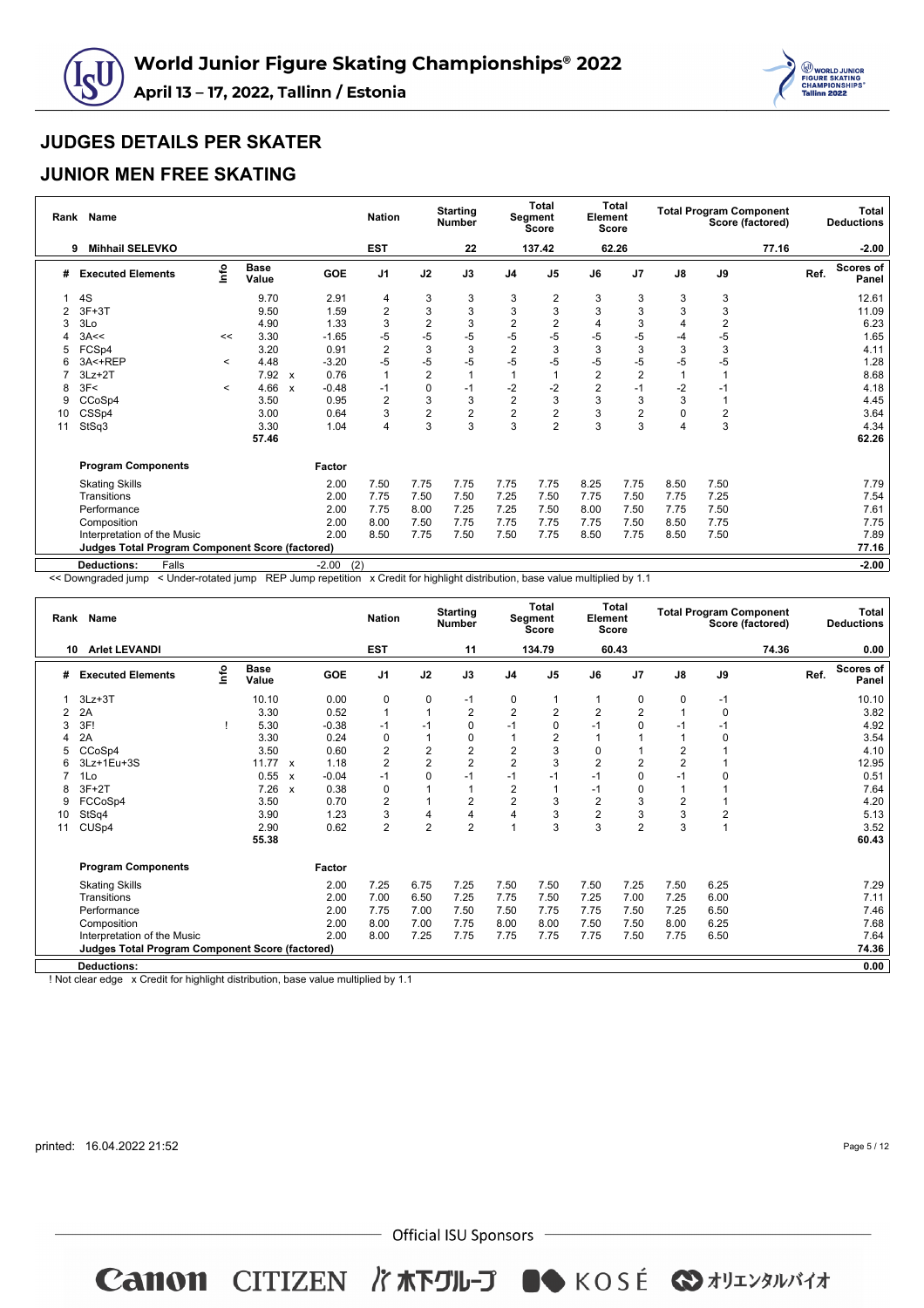



## **JUNIOR MEN FREE SKATING**

| Rank           | <b>Name</b>                                     |      |                      |                           |            | <b>Nation</b>           |                | <b>Starting</b><br><b>Number</b> |                | <b>Total</b><br>Segment<br>Score | Element        | <b>Total</b><br><b>Score</b> |                |                | <b>Total Program Component</b><br>Score (factored) |      | <b>Total</b><br><b>Deductions</b> |
|----------------|-------------------------------------------------|------|----------------------|---------------------------|------------|-------------------------|----------------|----------------------------------|----------------|----------------------------------|----------------|------------------------------|----------------|----------------|----------------------------------------------------|------|-----------------------------------|
| 11             | Georgii RESHTENKO                               |      |                      |                           |            | <b>CZE</b>              |                | 14                               |                | 132.09                           |                | 64.23                        |                |                | 67.86                                              |      | 0.00                              |
| #              | <b>Executed Elements</b>                        | lnfo | <b>Base</b><br>Value |                           | <b>GOE</b> | J <sub>1</sub>          | J2             | J3                               | J <sub>4</sub> | J <sub>5</sub>                   | J6             | J7                           | $\mathsf{J}8$  | J9             |                                                    | Ref. | <b>Scores of</b><br>Panel         |
|                | $4T+2T$                                         |      | 10.80                |                           | 0.95       | 0                       | 1              |                                  |                |                                  | 2              | 1                            |                |                |                                                    |      | 11.75                             |
| $\overline{2}$ | 3A                                              |      | 8.00                 |                           | $-1.14$    | $-1$                    | $-2$           | -1                               | $-1$           | -1                               | $-1$           | $-2$                         | $-2$           | $-2$           |                                                    |      | 6.86                              |
| 3              | 4T                                              |      | 9.50                 |                           | $-2.99$    | $-3$                    | $-4$           | -3                               | -3             | -3                               | $-3$           | -3                           | $-3$           | -4             |                                                    |      | 6.51                              |
|                | CCoSp4                                          |      | 3.50                 |                           | 0.65       | $\mathbf{1}$            | $\mathbf{1}$   | $\overline{c}$                   | $\overline{c}$ | $\overline{2}$                   | 3              | $\overline{2}$               | $\overline{2}$ | $\overline{2}$ |                                                    |      | 4.15                              |
| 5              | StSq3                                           |      | 3.30                 |                           | 0.66       | $\overline{\mathbf{c}}$ | 3              | 2                                | $\overline{2}$ | $\overline{2}$                   | $\overline{2}$ | $\overline{2}$               | $\overline{c}$ | $\overline{2}$ |                                                    |      | 3.96                              |
|                | 3Lz                                             |      | 5.90                 |                           | $-0.84$    | $-2$                    | $-2$           | $-1$                             | $-1$           | -1                               | -3             | $-1$                         | $-2$           | $-1$           |                                                    |      | 5.06                              |
|                | 3Lz+1Eu+3S                                      |      | $11.77 \times$       |                           | 0.42       | $\overline{1}$          | $\overline{1}$ | 2                                | 0              |                                  |                | 0                            |                | 0              |                                                    |      | 12.19                             |
| 8              | 3F!+2T                                          |      | 7.26                 | $\mathbf{x}$              | $-1.67$    | $-3$                    | $-4$           | $-3$                             | $-3$           | -3                               | $-4$           | $-3$                         | $-3$           | $-2$           |                                                    |      | 5.59                              |
| 9              | 2Lo                                             |      | 1.87                 | $\boldsymbol{\mathsf{x}}$ | 0.07       | $\mathbf{1}$            | $\mathbf{1}$   | $\mathbf 0$                      | 0              | 0                                |                | $\mathbf 0$                  | $\overline{2}$ | $\mathbf 0$    |                                                    |      | 1.94                              |
| 10             | CCSp3                                           |      | 2.80                 |                           | 0.08       | 0                       | $\mathbf 0$    |                                  | $\Omega$       | 0                                | 1              | 0                            |                | $\mathbf 0$    |                                                    |      | 2.88                              |
| 11             | FSSp4                                           |      | 3.00                 |                           | 0.34       | $\pmb{0}$               | $\overline{1}$ | $\overline{2}$                   |                |                                  | $\overline{2}$ | $\overline{ }$               |                | 1              |                                                    |      | 3.34                              |
|                |                                                 |      | 67.70                |                           |            |                         |                |                                  |                |                                  |                |                              |                |                |                                                    |      | 64.23                             |
|                | <b>Program Components</b>                       |      |                      |                           | Factor     |                         |                |                                  |                |                                  |                |                              |                |                |                                                    |      |                                   |
|                | <b>Skating Skills</b>                           |      |                      |                           | 2.00       | 7.00                    | 7.00           | 6.75                             | 7.25           | 6.75                             | 7.25           | 7.00                         | 7.00           | 7.00           |                                                    |      | 7.00                              |
|                | Transitions                                     |      |                      |                           | 2.00       | 6.50                    | 6.75           | 6.50                             | 6.25           | 6.25                             | 7.00           | 6.25                         | 6.50           | 6.50           |                                                    |      | 6.46                              |
|                | Performance                                     |      |                      |                           | 2.00       | 7.00                    | 6.75           | 6.75                             | 7.00           | 6.50                             | 7.25           | 6.75                         | 7.00           | 6.75           |                                                    |      | 6.86                              |
|                | Composition                                     |      |                      |                           | 2.00       | 7.00                    | 6.75           | 7.00                             | 6.75           | 6.50                             | 7.50           | 6.75                         | 6.75           | 6.75           |                                                    |      | 6.82                              |
|                | Interpretation of the Music                     |      |                      |                           | 2.00       | 7.25                    | 6.75           | 6.75                             | 6.75           | 6.50                             | 7.50           | 6.75                         | 6.75           | 6.50           |                                                    |      | 6.79                              |
|                | Judges Total Program Component Score (factored) |      |                      |                           |            |                         |                |                                  |                |                                  |                |                              |                |                |                                                    |      | 67.86                             |
|                | <b>Deductions:</b>                              |      |                      |                           |            |                         |                |                                  |                |                                  |                |                              |                |                |                                                    |      | 0.00                              |

x Credit for highlight distribution, base value multiplied by 1.1 ! Not clear edge

| Rank | <b>Name</b>                                     |    |                      |                           |                | <b>Nation</b>  |                | <b>Starting</b><br><b>Number</b> |                | <b>Total</b><br>Segment<br><b>Score</b> | Element        | <b>Total</b><br><b>Score</b> |                | <b>Total Program Component</b> | Score (factored) |      | <b>Total</b><br><b>Deductions</b> |
|------|-------------------------------------------------|----|----------------------|---------------------------|----------------|----------------|----------------|----------------------------------|----------------|-----------------------------------------|----------------|------------------------------|----------------|--------------------------------|------------------|------|-----------------------------------|
| 12   | <b>Liam KAPEIKIS</b>                            |    |                      |                           |                | <b>USA</b>     |                | 21                               |                | 131.11                                  |                | 57.73                        |                |                                | 74.38            |      | $-1.00$                           |
| #    | <b>Executed Elements</b>                        | ۴o | <b>Base</b><br>Value |                           | <b>GOE</b>     | J <sub>1</sub> | J2             | J3                               | J <sub>4</sub> | J <sub>5</sub>                          | J6             | J <sub>7</sub>               | $\mathsf{J}8$  | J9                             |                  | Ref. | <b>Scores of</b><br>Panel         |
|      | 3A+1Eu+3S                                       |    | 12.80                |                           | $-1.14$        | -3             | -1             | $-1$                             | $-1$           | $-2$                                    | $-1$           | 0                            | $-2$           | $-2$                           |                  |      | 11.66                             |
| 2    | 3Lo                                             |    | 4.90                 |                           | 0.84           | $\overline{2}$ | $\overline{2}$ | $\overline{2}$                   | $\overline{2}$ |                                         | 3              | $\overline{2}$               | $\overline{1}$ | $\mathbf 0$                    |                  |      | 5.74                              |
| 3    | 1A                                              |    | 1.10                 |                           | 0.13           | $\mathbf{1}$   |                | $\Omega$                         | 1              |                                         | $\overline{2}$ | $\overline{1}$               | $\overline{2}$ | 1                              |                  |      | 1.23                              |
|      | $3F+3T$                                         |    | 9.50                 |                           | 0.61           | 0              |                |                                  | $\mathbf 0$    | 2                                       | $\overline{2}$ | $\overline{2}$               | 2              | 0                              |                  |      | 10.11                             |
| 5    | FSSp4                                           |    | 3.00                 |                           | 0.64           | 2              | $\overline{2}$ | 3                                | $\overline{2}$ | $\overline{2}$                          | 3              | 2                            | $\overline{2}$ | 1                              |                  |      | 3.64                              |
| 6    | StSq3                                           |    | 3.30                 |                           | 0.75           | $\overline{2}$ | 3              | $\overline{2}$                   | $\overline{2}$ | $\overline{2}$                          | 3              | $\overline{2}$               | 3              | $\overline{2}$                 |                  |      | 4.05                              |
|      | CCSp3                                           |    | 2.80                 |                           | 0.64           | 2              | $\overline{c}$ | $\overline{2}$                   | 3              | $\overline{2}$                          | 3              | 2                            | 3              | $\overline{2}$                 |                  |      | 3.44                              |
| 8    | $3Lz + 2T$                                      |    | 7.92 x               |                           | 0.84           | $\overline{c}$ | $\overline{2}$ |                                  |                |                                         | 3              | $\overline{1}$               | $\overline{2}$ | $\mathbf 0$                    |                  |      | 8.76                              |
| 9    | 3F                                              |    | 5.83                 | $\boldsymbol{\mathsf{x}}$ | $-1.74$        | $-3$           | $-4$           | $-3$                             | $-3$           | -4                                      | $-3$           | $-3$                         | $-2$           | $-4$                           |                  |      | 4.09                              |
| 10   | 2A<<                                            | << | 1.21                 | $\mathsf{x}$              | $-0.55$        | $-5$           | $-5$           | $-5$                             | -5             | $-5$                                    | $-5$           | $-5$                         | $-5$           | $-5$                           |                  |      | 0.66                              |
| 11   | CCoSp4                                          |    | 3.50                 |                           | 0.85           | 2              | 3              | $\overline{2}$                   | $\overline{2}$ | $\overline{2}$                          | 4              | 3                            | 3              | $\overline{2}$                 |                  |      | 4.35                              |
|      |                                                 |    | 55.86                |                           |                |                |                |                                  |                |                                         |                |                              |                |                                |                  |      | 57.73                             |
|      | <b>Program Components</b>                       |    |                      |                           | Factor         |                |                |                                  |                |                                         |                |                              |                |                                |                  |      |                                   |
|      | <b>Skating Skills</b>                           |    |                      |                           | 2.00           | 7.25           | 7.25           | 7.50                             | 7.25           | 7.25                                    | 7.50           | 7.00                         | 7.75           | 7.50                           |                  |      | 7.36                              |
|      | Transitions                                     |    |                      |                           | 2.00           | 8.00           | 7.00           | 7.50                             | 7.25           | 7.00                                    | 7.50           | 7.00                         | 7.75           | 7.50                           |                  |      | 7.36                              |
|      | Performance                                     |    |                      |                           | 2.00           | 7.50           | 7.25           | 7.25                             | 7.00           | 7.00                                    | 7.75           | 7.25                         | 7.75           | 7.50                           |                  |      | 7.36                              |
|      | Composition                                     |    |                      |                           | 2.00           | 7.75           | 7.50           | 7.75                             | 8.00           | 7.25                                    | 7.25           | 7.25                         | 8.25           | 7.75                           |                  |      | 7.61                              |
|      | Interpretation of the Music                     |    |                      |                           | 2.00           | 7.50           | 7.50           | 7.50                             | 7.50           | 7.25                                    | 7.50           | 7.25                         | 8.00           | 7.75                           |                  |      | 7.50                              |
|      | Judges Total Program Component Score (factored) |    |                      |                           |                |                |                |                                  |                |                                         |                |                              |                |                                |                  |      | 74.38                             |
|      | <b>Deductions:</b><br>Falls                     |    |                      |                           | $-1.00$<br>(1) |                |                |                                  |                |                                         |                |                              |                |                                |                  |      | $-1.00$                           |

x Credit for highlight distribution, base value multiplied by 1.1 << Downgraded jump

printed: 16.04.2022 21:52

Page 6 / 12

 $-$  Official ISU Sponsors  $-$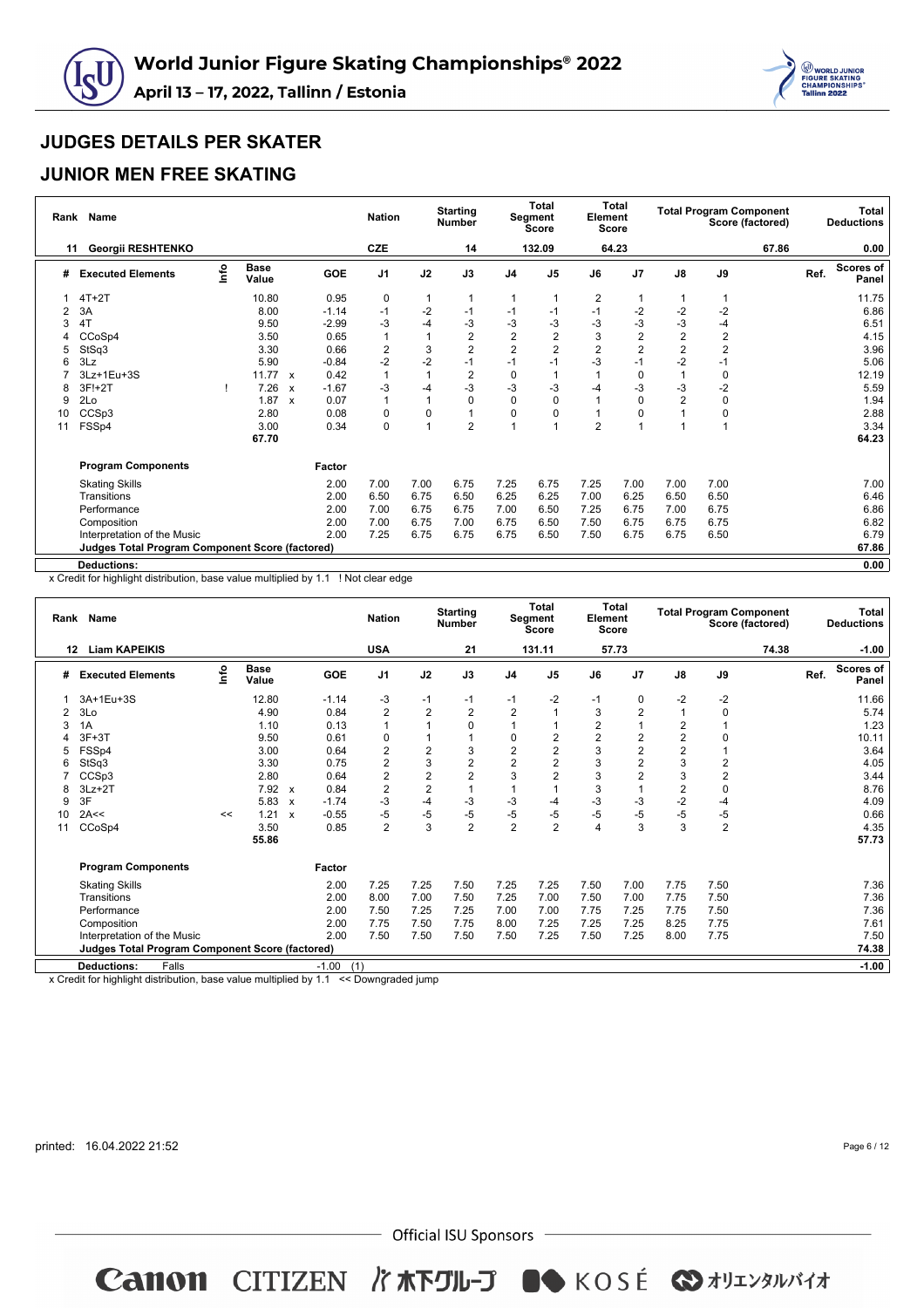



## **JUNIOR MEN FREE SKATING**

| Rank | <b>Name</b>                                            |      |                      |                           |            | <b>Nation</b>  |                | <b>Starting</b><br><b>Number</b> |                | <b>Total</b><br>Segment<br>Score | Element<br>Score | <b>Total</b>   |                |             | <b>Total Program Component</b><br>Score (factored) |      | <b>Total</b><br><b>Deductions</b> |
|------|--------------------------------------------------------|------|----------------------|---------------------------|------------|----------------|----------------|----------------------------------|----------------|----------------------------------|------------------|----------------|----------------|-------------|----------------------------------------------------|------|-----------------------------------|
| 13   | <b>Raffaele Francesco ZICH</b>                         |      |                      |                           |            | <b>ITA</b>     |                | 10                               |                | 130.15                           |                  | 62.65          |                |             | 67.50                                              |      | 0.00                              |
| #    | <b>Executed Elements</b>                               | lnfo | <b>Base</b><br>Value |                           | <b>GOE</b> | J <sub>1</sub> | J2             | J3                               | J <sub>4</sub> | J <sub>5</sub>                   | J6               | J7             | $\mathsf{J}8$  | J9          |                                                    | Ref. | <b>Scores of</b><br>Panel         |
|      | $3Lz + 3T$                                             |      | 10.10                |                           | 0.51       | $\overline{2}$ | $\mathbf{1}$   |                                  | $\mathbf 0$    |                                  | 2                | 1              | 0              | 0           |                                                    |      | 10.61                             |
| 2    | 2A                                                     |      | 3.30                 |                           | 0.42       | $\mathbf{1}$   | $\mathbf 0$    | 2                                |                |                                  | 3                | $\overline{2}$ |                |             |                                                    |      | 3.72                              |
|      | 3Lz                                                    |      | 5.90                 |                           | 0.84       | $\overline{2}$ |                | 2                                |                |                                  | $\overline{2}$   | $\overline{2}$ |                | $\mathbf 0$ |                                                    |      | 6.74                              |
|      | 3F!                                                    |      | 5.30                 |                           | $-0.23$    | $-1$           | $-1$           | 0                                | $-1$           |                                  | 0                | 0              | 0              |             |                                                    |      | 5.07                              |
| 5    | FSSp4                                                  |      | 3.00                 |                           | 0.51       | $\overline{2}$ | $\overline{1}$ | $\overline{2}$                   | $\Omega$       | 2                                | 3                | 2              | 2              |             |                                                    |      | 3.51                              |
|      | $3Lo+2T$                                               |      | 6.82                 | $\boldsymbol{\mathsf{x}}$ | 0.56       | $\overline{2}$ | $\overline{2}$ |                                  | 0              |                                  |                  | $\overline{2}$ |                | -1          |                                                    |      | 7.38                              |
|      | 3S+1Eu+2S                                              |      | 6.71                 | $\boldsymbol{\mathsf{x}}$ | 0.31       | 2              |                |                                  | $\Omega$       |                                  |                  |                | 0              | $\mathbf 0$ |                                                    |      | 7.02                              |
|      | 3Lo                                                    |      | 5.39                 | $\boldsymbol{\mathsf{x}}$ | 0.70       | $\overline{2}$ |                | 2                                |                |                                  | 2                | $\overline{2}$ |                | $\Omega$    |                                                    |      | 6.09                              |
| 9    | StSq4                                                  |      | 3.90                 |                           | 1.11       | 3              | 3              | 3                                | 3              | 4                                | 3                | 3              | 2              |             |                                                    |      | 5.01                              |
| 10   | CCoSp4                                                 |      | 3.50                 |                           | 0.80       | 3              | $\overline{2}$ | 3                                | $\overline{c}$ | $\overline{2}$                   | 3                | $\overline{2}$ | $\overline{2}$ |             |                                                    |      | 4.30                              |
| 11   | CCSp3                                                  |      | 2.80                 |                           | 0.40       | 3              | 1              | $\overline{2}$                   | 0              |                                  | 3                | 1              | $\overline{2}$ | $\mathbf 0$ |                                                    |      | 3.20                              |
|      |                                                        |      | 56.72                |                           |            |                |                |                                  |                |                                  |                  |                |                |             |                                                    |      | 62.65                             |
|      | <b>Program Components</b>                              |      |                      |                           | Factor     |                |                |                                  |                |                                  |                  |                |                |             |                                                    |      |                                   |
|      | <b>Skating Skills</b>                                  |      |                      |                           | 2.00       | 7.25           | 6.50           | 7.00                             | 6.75           | 6.75                             | 7.75             | 6.75           | 6.50           | 6.50        |                                                    |      | 6.79                              |
|      | Transitions                                            |      |                      |                           | 2.00       | 7.25           | 6.50           | 6.75                             | 6.25           | 6.25                             | 7.25             | 6.00           | 6.25           | 5.75        |                                                    |      | 6.46                              |
|      | Performance                                            |      |                      |                           | 2.00       | 7.50           | 7.00           | 7.00                             | 6.75           | 7.00                             | 7.75             | 6.50           | 6.25           | 6.25        |                                                    |      | 6.86                              |
|      | Composition                                            |      |                      |                           | 2.00       | 7.50           | 7.00           | 7.25                             | 6.50           | 7.00                             | 7.50             | 6.75           | 6.00           | 6.25        |                                                    |      | 6.89                              |
|      | Interpretation of the Music                            |      |                      |                           | 2.00       | 7.50           | 7.00           | 6.75                             | 6.50           | 6.75                             | 8.00             | 6.50           | 6.25           | 6.25        |                                                    |      | 6.75                              |
|      | <b>Judges Total Program Component Score (factored)</b> |      |                      |                           |            |                |                |                                  |                |                                  |                  |                |                |             |                                                    |      | 67.50                             |
|      | <b>Deductions:</b>                                     |      |                      |                           |            |                |                |                                  |                |                                  |                  |                |                |             |                                                    |      | 0.00                              |

! Not clear edge x Credit for highlight distribution, base value multiplied by 1.1

|    | Rank Name                                                                                                                                                                                                                                                                                                   |            |                      |              |            | <b>Nation</b>  |                | <b>Starting</b><br><b>Number</b> |                | <b>Total</b><br>Segment<br><b>Score</b> | Element | Total<br><b>Score</b> |               | <b>Total Program Component</b> | Score (factored) |      | <b>Total</b><br><b>Deductions</b> |
|----|-------------------------------------------------------------------------------------------------------------------------------------------------------------------------------------------------------------------------------------------------------------------------------------------------------------|------------|----------------------|--------------|------------|----------------|----------------|----------------------------------|----------------|-----------------------------------------|---------|-----------------------|---------------|--------------------------------|------------------|------|-----------------------------------|
|    | 14 Andreas NORDEBACK                                                                                                                                                                                                                                                                                        |            |                      |              |            | <b>SWE</b>     |                | 18                               |                | 129.93                                  |         | 58.55                 |               |                                | 71.38            |      | 0.00                              |
| #  | <b>Executed Elements</b>                                                                                                                                                                                                                                                                                    | <u>nfo</u> | <b>Base</b><br>Value |              | <b>GOE</b> | J <sub>1</sub> | J2             | J3                               | J <sub>4</sub> | J <sub>5</sub>                          | J6      | J <sub>7</sub>        | $\mathsf{J}8$ | J9                             |                  | Ref. | <b>Scores of</b><br>Panel         |
|    | $3Lz + 3T$                                                                                                                                                                                                                                                                                                  |            | 10.10                |              | $-1.26$    | $-2$           | $-2$           | $-2$                             | -3             | $-2$                                    | -3      | $-1$                  | $-2$          | -2                             |                  |      | 8.84                              |
| 2  | 3A                                                                                                                                                                                                                                                                                                          |            | 8.00                 |              | $-3.20$    | $-3$           | $-4$           | $-4$                             | $-5$           | -5                                      | $-4$    | $-4$                  | $-3$          | $-4$                           |                  |      | 4.80                              |
| 3  | $\overline{2}$<br>$\overline{2}$<br>$\overline{2}$<br>$\overline{2}$<br>$\Omega$<br>3F+1Eu+3S<br>10.10<br>0.61<br>$\Omega$<br>10.71<br>$\mathbf{1}$<br>$-1$<br>$\overline{2}$<br>$\overline{2}$<br>$\overline{2}$<br>$\Omega$<br>$\overline{2}$<br>3Lo<br>4.90<br>0.63<br>$\Omega$<br>2<br>$\Omega$<br>5.53 |            |                      |              |            |                |                |                                  |                |                                         |         |                       |               |                                |                  |      |                                   |
|    | $\overline{2}$<br>$\overline{2}$<br>$\overline{2}$<br>1<br>FCSp3<br>2.80<br>0.40<br>0<br>2<br>3.20<br>5                                                                                                                                                                                                     |            |                      |              |            |                |                |                                  |                |                                         |         |                       |               |                                |                  |      |                                   |
|    | $-2$<br>$-3$<br>$-1$<br>$-2$<br>7.92 x<br>$-0.59$<br>$\mathbf 0$<br>7.33<br>$3Lz + 2T$<br>$-1$<br>$\Omega$<br>$-1$<br>$\Omega$<br>6                                                                                                                                                                         |            |                      |              |            |                |                |                                  |                |                                         |         |                       |               |                                |                  |      |                                   |
|    | 7                                                                                                                                                                                                                                                                                                           |            |                      |              |            |                |                |                                  |                |                                         |         |                       |               |                                |                  |      |                                   |
|    | 3F<br>-5<br>5.83<br>$-2.27$<br>$-4$<br>$-5$<br>-5<br>3.56<br>-4<br>$-4$<br>$-4$<br>-4<br>-4<br>$\mathsf{x}$                                                                                                                                                                                                 |            |                      |              |            |                |                |                                  |                |                                         |         |                       |               |                                |                  |      |                                   |
| 8  | $\overline{2}$<br>$\overline{2}$<br>$\overline{2}$<br>3<br>3<br>0.45<br>$\mathbf{1}$<br>3.05<br>CSSp3<br>2.60                                                                                                                                                                                               |            |                      |              |            |                |                |                                  |                |                                         |         |                       |               |                                |                  |      |                                   |
| 9  | StSq3                                                                                                                                                                                                                                                                                                       |            | 3.30                 |              | 0.42       | $\overline{2}$ | $\overline{2}$ |                                  | $\Omega$       | O                                       | 3       |                       | 2             |                                |                  |      | 3.72                              |
| 10 | 2A                                                                                                                                                                                                                                                                                                          |            | 3.63                 | $\mathbf{x}$ | 0.28       | 0              |                | $\overline{2}$                   | $\Omega$       |                                         | 2       |                       | 0             |                                |                  |      | 3.91                              |
| 11 | CCoSp4                                                                                                                                                                                                                                                                                                      |            | 3.50                 |              | 0.40       | 1              |                |                                  | $-1$           |                                         | 3       |                       |               | $\overline{2}$                 |                  |      | 3.90                              |
|    |                                                                                                                                                                                                                                                                                                             |            | 62.68                |              |            |                |                |                                  |                |                                         |         |                       |               |                                |                  |      | 58.55                             |
|    | <b>Program Components</b>                                                                                                                                                                                                                                                                                   |            |                      |              | Factor     |                |                |                                  |                |                                         |         |                       |               |                                |                  |      |                                   |
|    | <b>Skating Skills</b>                                                                                                                                                                                                                                                                                       |            |                      |              | 2.00       | 7.25           | 7.25           | 7.00                             | 7.25           | 7.00                                    | 7.25    | 7.25                  | 8.25          | 6.75                           |                  |      | 7.18                              |
|    | Transitions                                                                                                                                                                                                                                                                                                 |            |                      |              | 2.00       | 7.25           | 7.25           | 7.00                             | 6.75           | 6.75                                    | 7.75    | 7.00                  | 8.00          | 6.75                           |                  |      | 7.11                              |
|    | Performance                                                                                                                                                                                                                                                                                                 |            |                      |              | 2.00       | 7.00           | 7.00           | 6.50                             | 6.50           | 6.50                                    | 7.50    | 7.00                  | 7.50          | 7.00                           |                  |      | 6.93                              |
|    | Composition                                                                                                                                                                                                                                                                                                 |            |                      |              | 2.00       | 7.25           | 7.25           | 7.25                             | 7.50           | 7.25                                    | 7.25    | 7.25                  | 8.25          | 7.00                           |                  |      | 7.29                              |
|    | Interpretation of the Music                                                                                                                                                                                                                                                                                 |            |                      |              | 2.00       | 7.25           | 7.25           | 7.00                             | 6.75           | 6.75                                    | 7.50    | 7.25                  | 8.00          | 7.25                           |                  |      | 7.18                              |
|    | <b>Judges Total Program Component Score (factored)</b>                                                                                                                                                                                                                                                      |            |                      |              |            |                |                |                                  |                |                                         |         |                       |               |                                |                  |      | 71.38                             |
|    | <b>Deductions:</b>                                                                                                                                                                                                                                                                                          |            |                      |              |            |                |                |                                  |                |                                         |         |                       |               |                                |                  |      | 0.00                              |
|    | a company of the state of the company                                                                                                                                                                                                                                                                       |            |                      |              | $\sim$     |                |                |                                  |                |                                         |         |                       |               |                                |                  |      |                                   |

x Credit for highlight distribution, base value multiplied by 1.1

printed: 16.04.2022 21:52

Page 7 / 12

 $-$  Official ISU Sponsors  $-$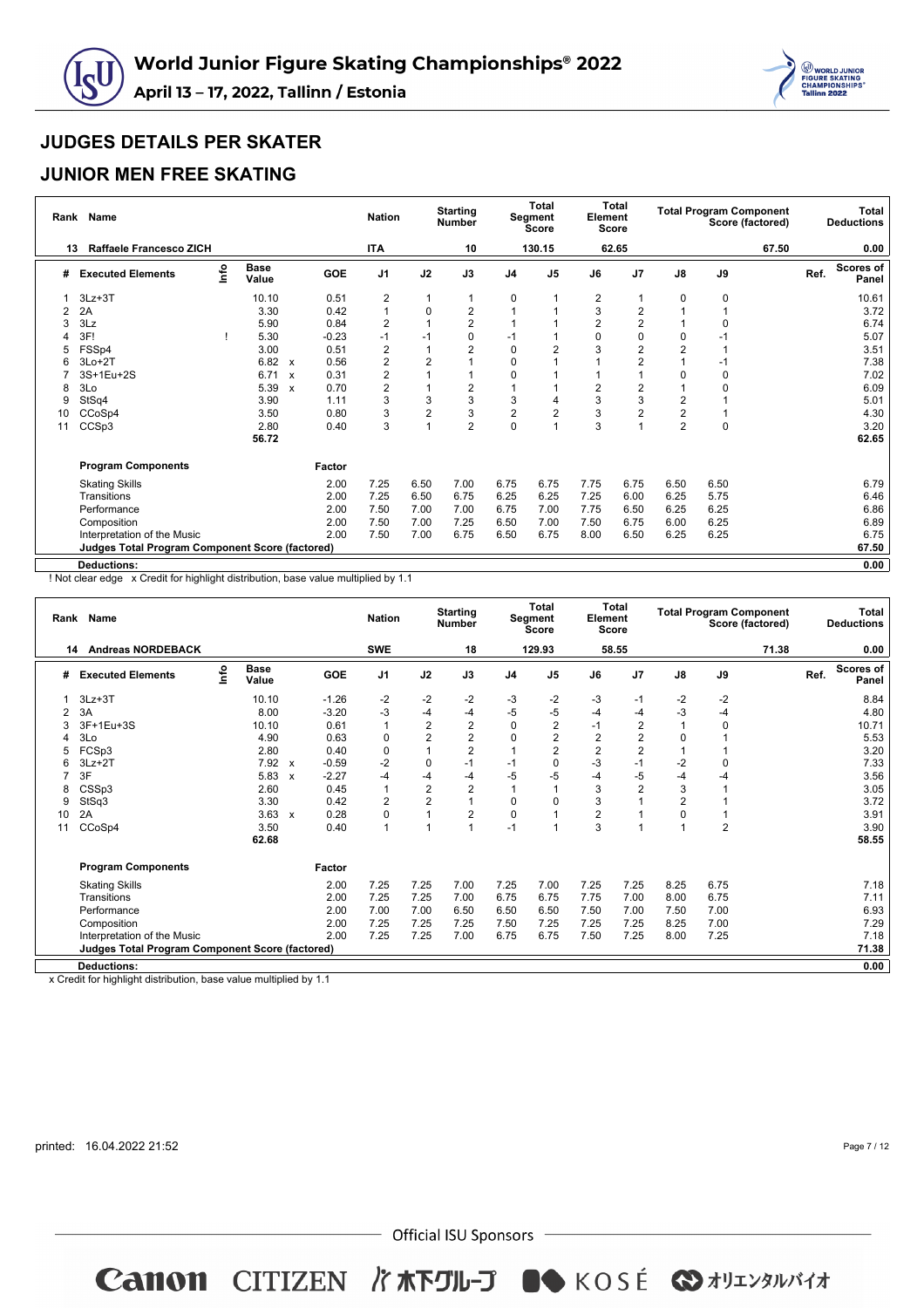



### **JUNIOR MEN FREE SKATING**

| Rank | <b>Name</b>                                            |         |                      |                           |                | <b>Nation</b>  |              | <b>Starting</b><br><b>Number</b> |                | <b>Total</b><br>Segment<br><b>Score</b> | Element        | <b>Total</b><br>Score |                |      | <b>Total Program Component</b><br>Score (factored) |      | Total<br><b>Deductions</b> |
|------|--------------------------------------------------------|---------|----------------------|---------------------------|----------------|----------------|--------------|----------------------------------|----------------|-----------------------------------------|----------------|-----------------------|----------------|------|----------------------------------------------------|------|----------------------------|
| 15   | <b>Lev VINOKUR</b>                                     |         |                      |                           |                | <b>ISR</b>     |              | 12                               |                | 124.91                                  |                | 60.61                 |                |      | 65.30                                              |      | $-1.00$                    |
| #    | <b>Executed Elements</b>                               | ۴o      | <b>Base</b><br>Value |                           | <b>GOE</b>     | J <sub>1</sub> | J2           | J3                               | J <sub>4</sub> | J <sub>5</sub>                          | J6             | J <sub>7</sub>        | $\mathsf{J}8$  | J9   |                                                    | Ref. | Scores of<br>Panel         |
|      | $4T+2T$                                                |         | 10.80                |                           | 0.95           | $\mathbf{1}$   | $\mathbf{1}$ |                                  |                |                                         | 3              |                       | 0              |      |                                                    |      | 11.75                      |
|      | 4T<                                                    | $\,<\,$ | 7.60                 |                           | $-3.80$        | $-5$           | -5           | $-5$                             | $-5$           | -5                                      | $-5$           | -5                    | $-5$           | -5   |                                                    |      | 3.80                       |
|      | 3F!                                                    |         | 5.30                 |                           | $-0.23$        | $-1$           | $\mathbf 0$  | 0                                | $-1$           | $\Omega$                                | $\Omega$       | 0                     | $-1$           | $-1$ |                                                    |      | 5.07                       |
|      | 3Lo                                                    |         | 4.90                 |                           | 0.63           | $\overline{2}$ | $\mathbf 0$  | $\overline{2}$                   | 0              |                                         | 3              | 2                     |                | 0    |                                                    |      | 5.53                       |
|      | CCoSp3                                                 |         | 3.00                 |                           | 0.26           |                |              |                                  | 0              |                                         |                |                       |                |      |                                                    |      | 3.26                       |
|      | 3Lz+1Eu+3S                                             |         | 11.77                | $\boldsymbol{\mathsf{x}}$ | 0.34           | 0              |              |                                  | 0              |                                         | 2              |                       | 0              | 0    |                                                    |      | 12.11                      |
|      | 3Lz                                                    |         | 6.49                 | $\boldsymbol{\mathsf{x}}$ | 0.42           | 0              | $\Omega$     |                                  | 0              |                                         | $\overline{2}$ | 2                     | 0              |      |                                                    |      | 6.91                       |
| 8    | $1A+2T$                                                |         | 2.64                 | $\boldsymbol{\mathsf{x}}$ | 0.06           | 0              |              | $\Omega$                         | $\Omega$       |                                         | $\overline{2}$ | $\Omega$              | $\overline{2}$ | 0    |                                                    |      | 2.70                       |
| 9    | FSSp4                                                  |         | 3.00                 |                           | 0.21           |                |              | $\overline{2}$                   | $\mathbf 0$    |                                         | 0              |                       | $\mathbf{1}$   | 0    |                                                    |      | 3.21                       |
| 10   | FCCoSp3                                                |         | 3.00                 |                           | 0.30           | 1              |              | $\overline{2}$                   | $-1$           | 2                                       | 3              |                       | $-1$           |      |                                                    |      | 3.30                       |
| 11   | StSq2                                                  |         | 2.60                 |                           | 0.37           | 1              |              | $\overline{2}$                   | $\overline{ }$ | $\overline{2}$                          | $\overline{2}$ | $\overline{2}$        | 1              |      |                                                    |      | 2.97                       |
|      |                                                        |         | 61.10                |                           |                |                |              |                                  |                |                                         |                |                       |                |      |                                                    |      | 60.61                      |
|      | <b>Program Components</b>                              |         |                      |                           | Factor         |                |              |                                  |                |                                         |                |                       |                |      |                                                    |      |                            |
|      | <b>Skating Skills</b>                                  |         |                      |                           | 2.00           | 6.75           | 6.75         | 6.75                             | 6.25           | 6.75                                    | 7.25           | 6.75                  | 6.50           | 6.50 |                                                    |      | 6.68                       |
|      | Transitions                                            |         |                      |                           | 2.00           | 6.25           | 6.25         | 6.50                             | 5.25           | 6.25                                    | 6.75           | 6.25                  | 6.25           | 6.25 |                                                    |      | 6.29                       |
|      | Performance                                            |         |                      |                           | 2.00           | 7.00           | 6.75         | 6.50                             | 6.00           | 6.50                                    | 7.00           | 6.75                  | 6.50           | 6.50 |                                                    |      | 6.64                       |
|      | Composition                                            |         |                      |                           | 2.00           | 6.50           | 6.75         | 6.75                             | 6.00           | 6.50                                    | 6.75           | 6.50                  | 6.50           | 6.75 |                                                    |      | 6.61                       |
|      | Interpretation of the Music                            |         |                      |                           | 2.00           | 6.50           | 6.50         | 6.50                             | 6.00           | 6.50                                    | 7.50           | 6.50                  | 6.00           | 6.50 |                                                    |      | 6.43                       |
|      | <b>Judges Total Program Component Score (factored)</b> |         |                      |                           |                |                |              |                                  |                |                                         |                |                       |                |      |                                                    |      | 65.30                      |
|      | Falls<br><b>Deductions:</b>                            |         |                      |                           | (1)<br>$-1.00$ |                |              |                                  |                |                                         |                |                       |                |      |                                                    |      | $-1.00$                    |

< Under-rotated jump ! Not clear edge x Credit for highlight distribution, base value multiplied by 1.1

| Rank | <b>Name</b>                                     |         |                      |                           |            | <b>Nation</b>  |                | <b>Starting</b><br><b>Number</b> |                | Total<br>Segment<br>Score | Element        | Total<br><b>Score</b> |                | <b>Total Program Component</b> | Score (factored) |      | <b>Total</b><br><b>Deductions</b> |
|------|-------------------------------------------------|---------|----------------------|---------------------------|------------|----------------|----------------|----------------------------------|----------------|---------------------------|----------------|-----------------------|----------------|--------------------------------|------------------|------|-----------------------------------|
| 16   | <b>Lucas Tsuyoshi HONDA</b>                     |         |                      |                           |            | <b>JPN</b>     |                | 16                               |                | 123.82                    |                | 51.90                 |                |                                | 71.92            |      | 0.00                              |
| #    | <b>Executed Elements</b>                        | lnfo    | <b>Base</b><br>Value |                           | <b>GOE</b> | J <sub>1</sub> | J2             | J3                               | J <sub>4</sub> | J <sub>5</sub>            | J6             | J <sub>7</sub>        | $\mathsf{J}8$  | J9                             |                  | Ref. | <b>Scores of</b><br>Panel         |
|      | 3A<                                             | $\prec$ | 6.40                 |                           | $-2.10$    | -3             | $-2$           | -3                               | -4             | -4                        | -3             | -3                    | $-4$           | -3                             |                  |      | 4.30                              |
|      | 3A<+REP                                         | $\,<\,$ | 4.48                 |                           | $-3.11$    | $-3$           | $-5$           | -5                               | -5             | -5                        | -5             | $-5$                  | $-5$           | $-4$                           |                  |      | 1.37                              |
| 3    | 2Lo                                             |         | 1.70                 |                           | 0.05       | 0              | $\overline{1}$ | $\Omega$                         | $\Omega$       | $\Omega$                  | $\overline{2}$ | 0                     | 1              | 0                              |                  |      | 1.75                              |
| 4    | FSSp3                                           |         | 2.60                 |                           | 0.48       | 2              | $\overline{2}$ | $\overline{2}$                   |                | $\overline{2}$            | 3              | $\overline{2}$        | $\overline{2}$ |                                |                  |      | 3.08                              |
|      | 1A+1Eu+3S                                       |         | 5.90                 |                           | 0.55       | $\overline{1}$ | $\overline{2}$ | 1                                | 0              |                           | $\overline{2}$ | 1                     | $\overline{2}$ | 1                              |                  |      | 6.45                              |
| 6    | StSq3                                           |         | 3.30                 |                           | 0.75       | 3              | 3              | $\overline{2}$                   | $\overline{2}$ | $\overline{2}$            | 3              | $\overline{2}$        | $\overline{c}$ | $\overline{2}$                 |                  |      | 4.05                              |
|      | $3Lz + 3Tq$                                     | q       | $11.11 \times$       |                           | $-1.69$    | $-3$           | $-3$           | $-3$                             | $-4$           | $-3$                      | $-3$           | $-3$                  | $-2$           | $-2$                           |                  |      | 9.42                              |
| 8    | $2A+2T$                                         |         | 5.06                 | $\boldsymbol{\mathsf{x}}$ | 0.42       | $\overline{1}$ | $\overline{2}$ |                                  | $\Omega$       |                           | 3              | 1                     | $\overline{2}$ | 1                              |                  |      | 5.48                              |
| 9    | 3Lz                                             |         | 6.49                 | $\boldsymbol{\mathsf{x}}$ | 1.01       | $\overline{2}$ | $\overline{2}$ | $\overline{2}$                   |                |                           | 4              | $\overline{2}$        | $\overline{2}$ | $\mathbf 0$                    |                  |      | 7.50                              |
| 10   | CCoSp4                                          |         | 3.50                 |                           | 0.75       | 3              | $\overline{2}$ | 3                                |                | $\overline{2}$            | 3              | $\overline{c}$        | $\overline{2}$ |                                |                  |      | 4.25                              |
| 11   | FCCoSp4                                         |         | 3.50                 |                           | 0.75       | 3              | $\overline{2}$ | 3                                |                | $\overline{2}$            | 3              | $\overline{2}$        | $\overline{2}$ | 1                              |                  |      | 4.25                              |
|      |                                                 |         | 54.04                |                           |            |                |                |                                  |                |                           |                |                       |                |                                |                  |      | 51.90                             |
|      | <b>Program Components</b>                       |         |                      |                           | Factor     |                |                |                                  |                |                           |                |                       |                |                                |                  |      |                                   |
|      | <b>Skating Skills</b>                           |         |                      |                           | 2.00       | 7.25           | 7.25           | 7.50                             | 7.50           | 7.25                      | 8.00           | 7.50                  | 7.75           | 7.00                           |                  |      | 7.43                              |
|      | Transitions                                     |         |                      |                           | 2.00       | 7.00           | 6.75           | 7.00                             | 7.00           | 7.00                      | 7.25           | 7.25                  | 7.25           | 6.50                           |                  |      | 7.04                              |
|      | Performance                                     |         |                      |                           | 2.00       | 7.00           | 6.75           | 6.75                             | 7.00           | 6.75                      | 7.50           | 7.25                  | 7.25           | 6.50                           |                  |      | 6.96                              |
|      | Composition                                     |         |                      |                           | 2.00       | 7.50           | 7.00           | 7.25                             | 7.50           | 7.25                      | 7.50           | 7.50                  | 7.25           | 6.75                           |                  |      | 7.32                              |
|      | Interpretation of the Music                     |         |                      |                           | 2.00       | 7.25           | 7.00           | 7.25                             | 7.00           | 7.25                      | 8.00           | 7.25                  | 7.50           | 6.75                           |                  |      | 7.21                              |
|      | Judges Total Program Component Score (factored) |         |                      |                           |            |                |                |                                  |                |                           |                |                       |                |                                |                  |      | 71.92                             |
|      | <b>Deductions:</b>                              |         |                      |                           |            |                |                |                                  |                |                           |                |                       |                |                                |                  |      | 0.00                              |
|      |                                                 |         |                      |                           |            |                |                |                                  |                |                           |                |                       |                |                                |                  |      |                                   |

< Under-rotated jump REP Jump repetition x Credit for highlight distribution, base value multiplied by 1.1 q Jump landed on the quarter

printed: 16.04.2022 21:52

Page 8 / 12

 $-$  Official ISU Sponsors  $-$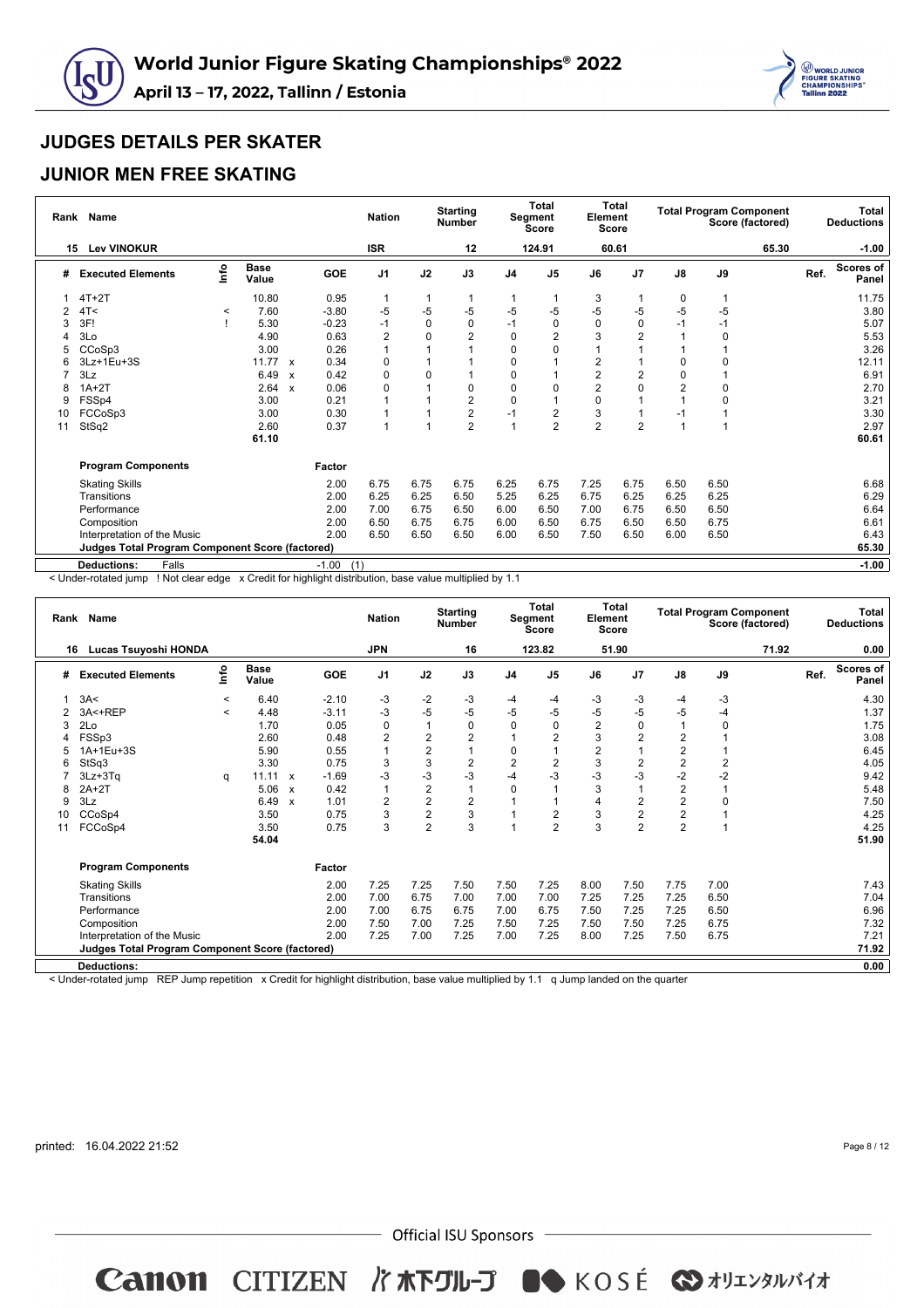



### **JUNIOR MEN FREE SKATING**

| Rank | <b>Name</b>                                            |              |                      |                           |                | <b>Nation</b>  |                | <b>Starting</b><br><b>Number</b> |                | Total<br>Segment<br>Score | Element<br>Score | <b>Total</b>   |                |             | <b>Total Program Component</b><br>Score (factored) |      | <b>Total</b><br><b>Deductions</b> |
|------|--------------------------------------------------------|--------------|----------------------|---------------------------|----------------|----------------|----------------|----------------------------------|----------------|---------------------------|------------------|----------------|----------------|-------------|----------------------------------------------------|------|-----------------------------------|
| 17   | Kai KOVAR                                              |              |                      |                           |                | <b>USA</b>     |                | 3                                |                | 118.54                    |                  | 58.94          |                |             | 60.60                                              |      | $-1.00$                           |
| #    | <b>Executed Elements</b>                               | lnfo         | <b>Base</b><br>Value |                           | GOE            | J <sub>1</sub> | J2             | J3                               | J <sub>4</sub> | J <sub>5</sub>            | J6               | J7             | $\mathsf{J}8$  | J9          |                                                    | Ref. | <b>Scores of</b><br>Panel         |
|      | $3A+3T$                                                |              | 12.20                |                           | 0.23           | 2              |                | $\mathbf 0$                      | 0              |                           | $\overline{2}$   | $-1$           | $-1$           | $-1$        |                                                    |      | 12.43                             |
| 2    | 3A                                                     |              | 8.00                 |                           | 0.57           | $\overline{2}$ |                | $-1$                             | 0              |                           | $\overline{2}$   | 1              | 0              | 0           |                                                    |      | 8.57                              |
| 3    | 2F                                                     |              | 1.80                 |                           | $-0.85$        | $-4$           | $-4$           | $-5$                             | -5             | -5                        | $-4$             | -5             | $-5$           | $-5$        |                                                    |      | 0.95                              |
|      | 3Lz                                                    | $\checkmark$ | 4.72                 |                           | $-2.36$        | -5             | $-5$           | $-5$                             | $-5$           | $-5$                      | $-5$             | -5             | $-5$           | $-5$        |                                                    |      | 2.36                              |
|      | FSSp3                                                  |              | 2.60                 |                           | 0.48           | $\overline{1}$ | $\overline{2}$ | $\overline{2}$                   |                | 3                         | 3                | $\overline{2}$ | $\overline{2}$ |             |                                                    |      | 3.08                              |
|      | $3Lz + 2T$                                             |              | 7.92                 | $\boldsymbol{\mathsf{x}}$ | $-0.67$        | $-1$           | $\mathbf 0$    | $-1$                             | $-1$           | -1                        | $-2$             | $-1$           | $-2$           | -1          |                                                    |      | 7.25                              |
|      | 2A+1Eu+3S                                              |              | 8.91                 | $\boldsymbol{\mathsf{x}}$ | 0.06           | 0              |                | 0                                | 0              |                           | $\Omega$         | 0              | $-1$           | $\mathbf 0$ |                                                    |      | 8.97                              |
| 8    | 2A                                                     |              | 3.63                 | $\boldsymbol{\mathsf{x}}$ | 0.14           | 0              |                | $\Omega$                         | $\Omega$       |                           | $\overline{2}$   |                | 0              | $\Omega$    |                                                    |      | 3.77                              |
| 9    | CCSp4                                                  |              | 3.20                 |                           | 0.23           |                |                | $\Omega$                         | 0              |                           |                  |                | 0              |             |                                                    |      | 3.43                              |
| 10   | StSq4                                                  |              | 3.90                 |                           | 0.33           |                |                |                                  | 0              |                           | $\overline{2}$   |                | 0              |             |                                                    |      | 4.23                              |
| 11   | CCoSp4                                                 |              | 3.50                 |                           | 0.40           | 1              | $\overline{2}$ | $\overline{2}$                   | 0              |                           | 3                | 1              | и              | $\mathbf 0$ |                                                    |      | 3.90                              |
|      |                                                        |              | 60.38                |                           |                |                |                |                                  |                |                           |                  |                |                |             |                                                    |      | 58.94                             |
|      | <b>Program Components</b>                              |              |                      |                           | Factor         |                |                |                                  |                |                           |                  |                |                |             |                                                    |      |                                   |
|      | <b>Skating Skills</b>                                  |              |                      |                           | 2.00           | 6.50           | 6.25           | 6.50                             | 6.00           | 6.50                      | 6.25             | 6.25           | 5.75           | 6.25        |                                                    |      | 6.29                              |
|      | Transitions                                            |              |                      |                           | 2.00           | 6.25           | 5.75           | 6.25                             | 5.50           | 5.75                      | 5.50             | 5.75           | 5.00           | 6.00        |                                                    |      | 5.79                              |
|      | Performance                                            |              |                      |                           | 2.00           | 6.50           | 5.75           | 6.00                             | 6.00           | 6.25                      | 5.75             | 6.25           | 5.25           | 6.00        |                                                    |      | 6.00                              |
|      | Composition                                            |              |                      |                           | 2.00           | 6.50           | 5.75           | 6.50                             | 6.00           | 6.50                      | 5.75             | 6.00           | 5.00           | 6.25        |                                                    |      | 6.11                              |
|      | Interpretation of the Music                            |              |                      |                           | 2.00           | 6.75           | 5.75           | 6.25                             | 5.75           | 6.25                      | 6.50             | 6.00           | 5.50           | 6.25        |                                                    |      | 6.11                              |
|      | <b>Judges Total Program Component Score (factored)</b> |              |                      |                           |                |                |                |                                  |                |                           |                  |                |                |             |                                                    |      | 60.60                             |
|      | Falls<br><b>Deductions:</b>                            |              |                      |                           | $-1.00$<br>(1) |                |                |                                  |                |                           |                  |                |                |             |                                                    |      | $-1.00$                           |

< Under-rotated jump x Credit for highlight distribution, base value multiplied by 1.1

| Rank | <b>Name</b>                                                                                                                                                                                                                |      |                      |              |         | <b>Nation</b>  |      | <b>Starting</b><br><b>Number</b> |                | <b>Total</b><br>Segment<br><b>Score</b> | Element        | <b>Total</b><br>Score |               | <b>Total Program Component</b> | Score (factored) |      | Total<br><b>Deductions</b> |
|------|----------------------------------------------------------------------------------------------------------------------------------------------------------------------------------------------------------------------------|------|----------------------|--------------|---------|----------------|------|----------------------------------|----------------|-----------------------------------------|----------------|-----------------------|---------------|--------------------------------|------------------|------|----------------------------|
| 18   | Younghyun CHA                                                                                                                                                                                                              |      |                      |              |         | <b>KOR</b>     |      | 6                                |                | 115.31                                  |                | 50.89                 |               |                                | 64.42            |      | 0.00                       |
| #    | <b>Executed Elements</b>                                                                                                                                                                                                   | Info | <b>Base</b><br>Value |              | GOE     | J <sub>1</sub> | J2   | J3                               | J <sub>4</sub> | J <sub>5</sub>                          | J6             | J7                    | $\mathsf{J}8$ | J9                             |                  | Ref. | <b>Scores of</b><br>Panel  |
|      | 3A<<                                                                                                                                                                                                                       | <<   | 3.30                 |              | $-1.41$ | -4             | -3   | -4                               | -5             | -5                                      | -4             | -5                    | -4            | -4                             |                  |      | 1.89                       |
|      | 3Lzq                                                                                                                                                                                                                       | q    | 5.90                 |              | $-1.18$ | $-2$           | $-2$ | $-2$                             | $-2$           | $-1$                                    | $-2$           | $-2$                  | $-2$          | $-2$                           |                  |      | 4.72                       |
| 3    | 3F+3Log                                                                                                                                                                                                                    | q    | 10.20                |              | $-1.82$ | $-2$           | $-3$ | $-2$                             | -4             | $-4$                                    | -4             | $-3$                  | $-4$          | $-4$                           |                  |      | 8.38                       |
|      | $\Omega$<br>$\mathbf 0$<br>0<br>2A+1Eu+2S<br>0.09<br>$\Omega$<br>$\overline{1}$<br>$\Omega$<br>5.10<br>$\Omega$<br>5.19<br>$\overline{2}$<br>$\overline{2}$<br>3.20<br>0.32<br>0<br>3.52<br>FCSp4<br>2<br>0<br>0<br>1<br>5 |      |                      |              |         |                |      |                                  |                |                                         |                |                       |               |                                |                  |      |                            |
|      | $-2$<br>0<br>3.00<br>0.13<br>3.13<br>CSSp4<br>0<br>0<br>1<br>0<br>6                                                                                                                                                        |      |                      |              |         |                |      |                                  |                |                                         |                |                       |               |                                |                  |      |                            |
|      | $-2$<br>$-3$<br>-3<br>$-3$<br>$-3$<br>-3<br>$-4$<br>8.25<br>$3Lz + 3T <$<br>10.19<br>$-1.94$<br>$-4$<br>-4<br>$\mathsf{x}$<br>$\,<\,$                                                                                      |      |                      |              |         |                |      |                                  |                |                                         |                |                       |               |                                |                  |      |                            |
|      |                                                                                                                                                                                                                            |      |                      |              |         |                |      |                                  |                |                                         |                |                       |               |                                |                  |      |                            |
| 8    | $-3$<br>$-3$<br>$-3$<br>$-2$<br>$-3$<br>$-3$<br>$-3$<br>$-3$<br>$-2$<br>4.32<br>3F!q<br>5.83<br>$-1.51$<br>$\mathsf{x}$                                                                                                    |      |                      |              |         |                |      |                                  |                |                                         |                |                       |               |                                |                  |      |                            |
| 9    | 3Sq                                                                                                                                                                                                                        | q    | 4.73                 | $\mathsf{x}$ | $-0.86$ | $-2$           | $-1$ | $-2$                             | $-2$           | $-2$                                    | $-2$           | $-2$                  | $-3$          | $-2$                           |                  |      | 3.87                       |
| 10   | StSq3                                                                                                                                                                                                                      |      | 3.30                 |              | 0.47    | $\overline{2}$ | 1    | $\overline{2}$                   | $\overline{2}$ |                                         | $\overline{2}$ | $\overline{2}$        | $-1$          | 0                              |                  |      | 3.77                       |
| 11   | CCoSp4                                                                                                                                                                                                                     |      | 3.50                 |              | 0.35    | 1              | и    | $\overline{2}$                   | $\mathbf 0$    |                                         | $\overline{2}$ | $\overline{2}$        | $\mathbf 0$   | $\pmb{0}$                      |                  |      | 3.85                       |
|      |                                                                                                                                                                                                                            |      | 58.25                |              |         |                |      |                                  |                |                                         |                |                       |               |                                |                  |      | 50.89                      |
|      | <b>Program Components</b>                                                                                                                                                                                                  |      |                      |              | Factor  |                |      |                                  |                |                                         |                |                       |               |                                |                  |      |                            |
|      | <b>Skating Skills</b>                                                                                                                                                                                                      |      |                      |              | 2.00    | 6.75           | 6.75 | 6.50                             | 6.75           | 6.50                                    | 7.25           | 6.25                  | 6.00          | 6.50                           |                  |      | 6.57                       |
|      | Transitions                                                                                                                                                                                                                |      |                      |              | 2.00    | 6.25           | 6.50 | 6.50                             | 6.75           | 6.25                                    | 6.75           | 6.00                  | 5.00          | 5.75                           |                  |      | 6.29                       |
|      | Performance                                                                                                                                                                                                                |      |                      |              | 2.00    | 6.25           | 6.25 | 6.50                             | 6.50           | 6.25                                    | 7.50           | 6.50                  | 5.25          | 6.00                           |                  |      | 6.32                       |
|      | Composition                                                                                                                                                                                                                |      |                      |              | 2.00    | 6.50           | 6.50 | 7.00                             | 7.00           | 6.75                                    | 7.00           | 6.25                  | 4.75          | 6.00                           |                  |      | 6.57                       |
|      | Interpretation of the Music                                                                                                                                                                                                |      |                      |              | 2.00    | 6.00           | 6.50 | 6.75                             | 6.75           | 6.50                                    | 7.25           | 6.50                  | 5.25          | 6.25                           |                  |      | 6.46                       |
|      | <b>Judges Total Program Component Score (factored)</b>                                                                                                                                                                     |      |                      |              |         |                |      |                                  |                |                                         |                |                       |               |                                |                  |      | 64.42                      |
|      | <b>Deductions:</b>                                                                                                                                                                                                         |      |                      |              |         |                |      |                                  |                |                                         |                |                       |               |                                |                  |      | 0.00                       |
|      |                                                                                                                                                                                                                            |      |                      |              |         |                |      |                                  |                |                                         |                |                       |               |                                |                  |      |                            |

<< Downgraded jump q Jump landed on the quarter x Credit for highlight distribution, base value multiplied by 1.1 < Under-rotated jump ! Not clear edge

printed: 16.04.2022 21:52

Page 9 / 12

 $-$  Official ISU Sponsors  $-$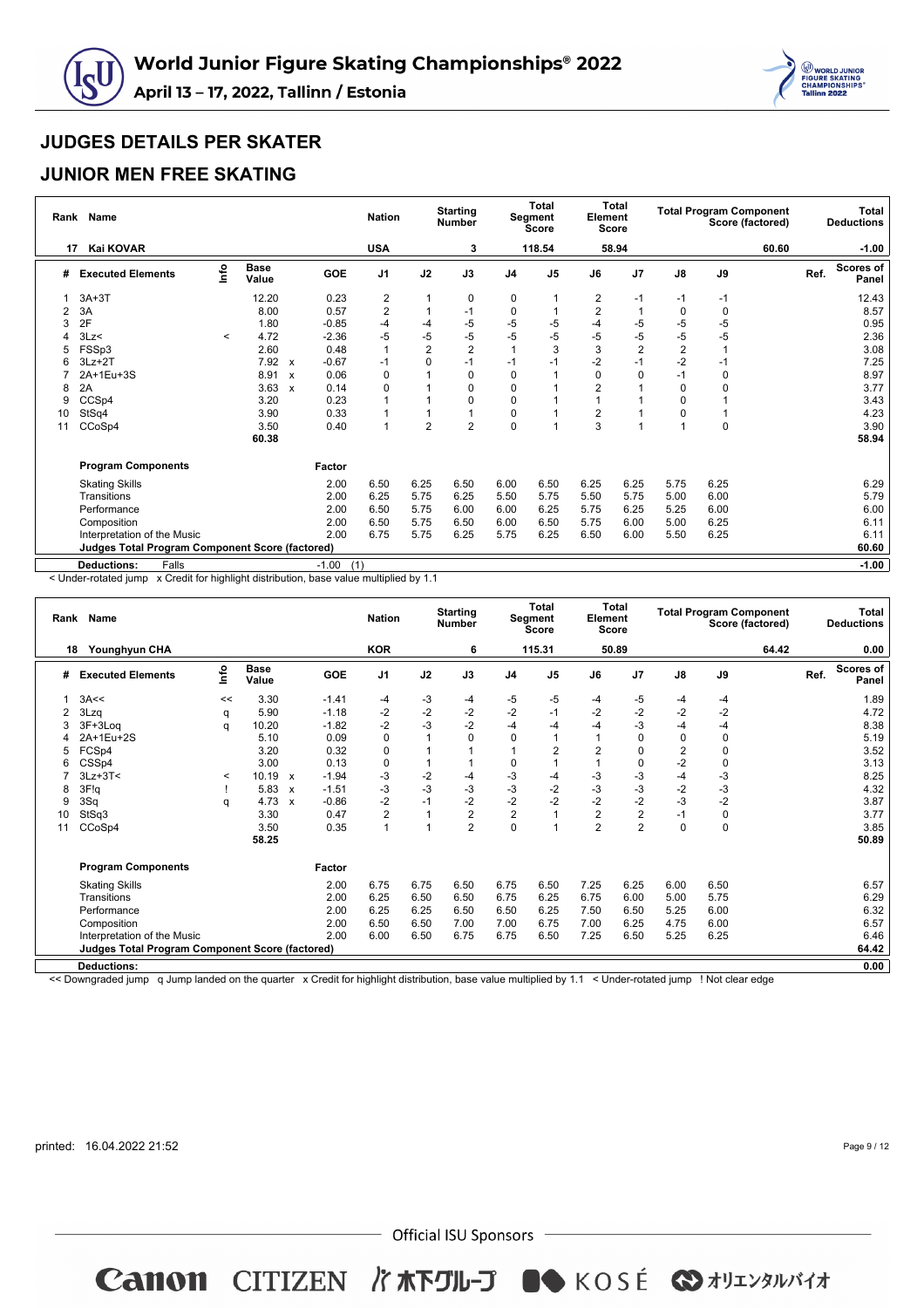



### **JUNIOR MEN FREE SKATING**

| Rank | <b>Name</b>                                     |      |                      |                           |            | <b>Nation</b>  |                | <b>Starting</b><br><b>Number</b> |                | <b>Total</b><br>Segment<br>Score | Element        | Total<br><b>Score</b>   |                         |                | <b>Total Program Component</b><br>Score (factored) |      | <b>Total</b><br><b>Deductions</b> |
|------|-------------------------------------------------|------|----------------------|---------------------------|------------|----------------|----------------|----------------------------------|----------------|----------------------------------|----------------|-------------------------|-------------------------|----------------|----------------------------------------------------|------|-----------------------------------|
| 19   | <b>Corentin SPINAR</b>                          |      |                      |                           |            | <b>FRA</b>     |                | 8                                |                | 112.14                           |                | 48.78                   |                         |                | 63.36                                              |      | 0.00                              |
| #    | <b>Executed Elements</b>                        | lnfo | <b>Base</b><br>Value |                           | <b>GOE</b> | J <sub>1</sub> | J2             | J3                               | J <sub>4</sub> | J <sub>5</sub>                   | J6             | J7                      | $\mathsf{J}8$           | J9             |                                                    | Ref. | <b>Scores of</b><br>Panel         |
|      | $3Lz + 2T$                                      |      | 7.20                 |                           | 0.51       | 0              |                | 2                                |                |                                  |                |                         | $-1$                    |                |                                                    |      | 7.71                              |
| 2    | 2Lz                                             |      | 2.10                 |                           | 0.27       | $\overline{1}$ | $\overline{2}$ |                                  |                | 2                                | 3              |                         |                         | $\Omega$       |                                                    |      | 2.37                              |
|      | 3Lo                                             |      | 4.90                 |                           | $-2.03$    | $-4$           | $-4$           | -4                               | -5             | -4                               | -5             | -4                      | $-4$                    | $-4$           |                                                    |      | 2.87                              |
|      | 3T+2A+SEQ                                       |      | 6.00                 |                           | 0.12       | 0              | 0              | 0                                | 0              |                                  | $\overline{2}$ | -1                      | 0                       | $\mathbf 0$    |                                                    |      | 6.12                              |
|      | FCCoSp4                                         |      | 3.50                 |                           | 0.50       | $\overline{c}$ |                |                                  |                |                                  | 3              | 2                       | 0                       |                |                                                    |      | 4.00                              |
|      | $3S+2T$                                         |      | 6.16                 | $\boldsymbol{\mathsf{x}}$ | 0.49       |                |                |                                  |                |                                  | 3              | $\overline{c}$          |                         |                |                                                    |      | 6.65                              |
|      | 3S                                              |      | 4.73                 | $\boldsymbol{\mathsf{x}}$ | 0.74       | $\overline{2}$ | $\overline{2}$ |                                  |                | 2                                | $\overline{2}$ | $\overline{2}$          |                         | $\overline{2}$ |                                                    |      | 5.47                              |
| 8    | StSq3                                           |      | 3.30                 |                           | 0.28       |                |                | O                                |                |                                  | $\overline{2}$ | $\overline{1}$          | $-2$                    |                |                                                    |      | 3.58                              |
| 9    | 2A                                              |      | 3.63                 | $\boldsymbol{\mathsf{x}}$ | 0.42       |                |                |                                  |                | 2                                | 3              | $\overline{\mathbf{c}}$ |                         |                |                                                    |      | 4.05                              |
| 10   | CS <sub>p2</sub>                                |      | 1.80                 |                           | 0.31       |                | $\overline{2}$ | $\overline{\mathbf{c}}$          |                | 2                                | 3              | $\overline{2}$          | $\overline{\mathbf{c}}$ | 0              |                                                    |      | 2.11                              |
| 11   | CCoSp4                                          |      | 3.50                 |                           | 0.35       | 1              | $\overline{1}$ |                                  |                |                                  |                | $\overline{1}$          | $-3$                    | $\mathbf{1}$   |                                                    |      | 3.85                              |
|      |                                                 |      | 46.82                |                           |            |                |                |                                  |                |                                  |                |                         |                         |                |                                                    |      | 48.78                             |
|      | <b>Program Components</b>                       |      |                      |                           | Factor     |                |                |                                  |                |                                  |                |                         |                         |                |                                                    |      |                                   |
|      | <b>Skating Skills</b>                           |      |                      |                           | 2.00       | 6.75           | 6.50           | 6.25                             | 6.50           | 6.75                             | 7.25           | 6.50                    | 5.75                    | 6.25           |                                                    |      | 6.50                              |
|      | Transitions                                     |      |                      |                           | 2.00       | 6.50           | 6.00           | 5.75                             | 6.50           | 6.50                             | 6.75           | 6.25                    | 4.75                    | 5.75           |                                                    |      | 6.18                              |
|      | Performance                                     |      |                      |                           | 2.00       | 7.00           | 6.25           | 6.00                             | 6.25           | 6.75                             | 7.25           | 6.50                    | 5.25                    | 6.00           |                                                    |      | 6.39                              |
|      | Composition                                     |      |                      |                           | 2.00       | 7.00           | 6.25           | 5.75                             | 6.50           | 6.50                             | 6.75           | 6.50                    | 5.00                    | 6.00           |                                                    |      | 6.32                              |
|      | Interpretation of the Music                     |      |                      |                           | 2.00       | 6.75           | 6.50           | 5.75                             | 6.25           | 6.50                             | 7.50           | 6.50                    | 5.00                    | 5.75           |                                                    |      | 6.29                              |
|      | Judges Total Program Component Score (factored) |      |                      |                           |            |                |                |                                  |                |                                  |                |                         |                         |                |                                                    |      | 63.36                             |
|      | <b>Deductions:</b>                              |      |                      |                           |            |                |                |                                  |                |                                  |                |                         |                         |                |                                                    |      | 0.00                              |

x Credit for highlight distribution, base value multiplied by 1.1

| 110.28<br>57.20<br><b>Konstantin SUPATASHVILI</b><br><b>GEO</b><br>54.08<br>20<br>4<br><u>nfo</u><br><b>Base</b><br>J <sub>1</sub><br><b>GOE</b><br>J2<br>J3<br>J <sub>7</sub><br>$\mathsf{J}8$<br>J9<br>Ref.<br><b>Executed Elements</b><br>J <sub>4</sub><br>J <sub>5</sub><br>J6<br>#<br>Value<br>$-5$<br>$3Lz + 3T <$<br>9.26<br>$-2.95$<br>-5<br>$-5$<br>-5<br>-5<br>-5<br>$-5$<br>-5<br>-5<br>$\,<\,$<br>0.34<br>1<br>3Lz<br>5.90<br>$\overline{1}$<br>$\mathbf 0$<br>0<br>1<br>$-1$<br>2<br>$\Omega$<br>3F<br>$\overline{2}$<br>$\mathbf 0$<br>0.23<br>$\Omega$<br>$\mathbf 0$<br>5.30<br>1<br>$\Omega$<br>$-1$<br>3<br>3Lo<br>4.90<br>0.00<br>0<br>$\Omega$<br>0<br>$\mathbf 0$<br>$\Omega$<br>0<br>$-1$<br>$\Omega$<br>$\Omega$<br>$\overline{2}$<br>0.46<br>3<br>$\overline{2}$<br>CCSp4<br>3.20<br>$\overline{2}$<br>1<br>5<br>3.30<br>0.09<br>$\Omega$<br>0<br>StSq3<br>$-1$<br>1<br>$-1$<br>1<br>6<br>8.25<br>0.12<br>0<br>$-1$<br>$2A+3T$<br>0<br>0<br>$\mathbf 0$<br>0<br>$\mathsf{x}$<br>$-2$<br>3S+2T+2Lo<br>$-0.18$<br>0<br>$\mathbf 0$<br>$\mathbf 0$<br>$-1$<br>8.03<br>0<br>$-1$<br>$\Omega$<br>$-1$<br>8<br>$\mathsf{x}$<br>$\mathbf 0$<br>2A<br>3.63<br>0.00<br>0<br>$\Omega$<br>$\mathbf 0$<br>0<br>0<br>$\Omega$<br>9<br>O<br>$\mathsf{x}$<br>$\overline{2}$<br>0.35<br>CCoSp4<br>3.50<br>0<br>1<br>1<br>1<br>10<br>$\overline{2}$<br>$\overline{2}$<br>3<br>$\overline{2}$<br>$\mathbf 0$<br>0.47<br>$\overline{2}$<br>FSSp4<br>3.00<br>1<br>3.47<br>11<br>58.27<br>57.20<br><b>Program Components</b><br>Factor<br>5.50<br>2.00<br>6.25<br>5.75<br>5.75<br>5.75<br>5.75<br>4.75<br>5.00<br>5.25<br><b>Skating Skills</b><br>5.25<br>2.00<br>5.75<br>5.50<br>5.00<br>5.25<br>5.50<br>5.50<br>5.00<br>4.50<br>Transitions<br>2.00<br>6.25<br>5.50<br>6.00<br>5.75<br>5.00<br>5.25<br>5.75<br>5.00<br>4.50<br>Performance<br>2.00<br>6.00<br>5.75<br>5.75<br>5.50<br>5.75<br>4.75<br>4.75<br>Composition<br>5.00<br>5.50<br>5.25<br>2.00<br>5.75<br>5.75<br>5.25<br>5.75<br>5.75<br>4.75<br>4.75<br>4.75<br>Interpretation of the Music | Rank | Name |  |  | <b>Nation</b> | <b>Starting</b><br><b>Number</b> | <b>Total</b><br>Segment<br><b>Score</b> | Element<br><b>Score</b> | <b>Total</b> | <b>Total Program Component</b> | Score (factored) | <b>Total</b><br><b>Deductions</b> |
|-----------------------------------------------------------------------------------------------------------------------------------------------------------------------------------------------------------------------------------------------------------------------------------------------------------------------------------------------------------------------------------------------------------------------------------------------------------------------------------------------------------------------------------------------------------------------------------------------------------------------------------------------------------------------------------------------------------------------------------------------------------------------------------------------------------------------------------------------------------------------------------------------------------------------------------------------------------------------------------------------------------------------------------------------------------------------------------------------------------------------------------------------------------------------------------------------------------------------------------------------------------------------------------------------------------------------------------------------------------------------------------------------------------------------------------------------------------------------------------------------------------------------------------------------------------------------------------------------------------------------------------------------------------------------------------------------------------------------------------------------------------------------------------------------------------------------------------------------------------------------------------------------------------------------------------------------------------------------------------------------------------------------------------------------------------------|------|------|--|--|---------------|----------------------------------|-----------------------------------------|-------------------------|--------------|--------------------------------|------------------|-----------------------------------|
|                                                                                                                                                                                                                                                                                                                                                                                                                                                                                                                                                                                                                                                                                                                                                                                                                                                                                                                                                                                                                                                                                                                                                                                                                                                                                                                                                                                                                                                                                                                                                                                                                                                                                                                                                                                                                                                                                                                                                                                                                                                                 |      |      |  |  |               |                                  |                                         |                         |              |                                |                  | $-1.00$                           |
|                                                                                                                                                                                                                                                                                                                                                                                                                                                                                                                                                                                                                                                                                                                                                                                                                                                                                                                                                                                                                                                                                                                                                                                                                                                                                                                                                                                                                                                                                                                                                                                                                                                                                                                                                                                                                                                                                                                                                                                                                                                                 |      |      |  |  |               |                                  |                                         |                         |              |                                |                  | <b>Scores of</b><br>Panel         |
|                                                                                                                                                                                                                                                                                                                                                                                                                                                                                                                                                                                                                                                                                                                                                                                                                                                                                                                                                                                                                                                                                                                                                                                                                                                                                                                                                                                                                                                                                                                                                                                                                                                                                                                                                                                                                                                                                                                                                                                                                                                                 |      |      |  |  |               |                                  |                                         |                         |              |                                |                  | 6.31                              |
|                                                                                                                                                                                                                                                                                                                                                                                                                                                                                                                                                                                                                                                                                                                                                                                                                                                                                                                                                                                                                                                                                                                                                                                                                                                                                                                                                                                                                                                                                                                                                                                                                                                                                                                                                                                                                                                                                                                                                                                                                                                                 |      |      |  |  |               |                                  |                                         |                         |              |                                |                  | 6.24                              |
|                                                                                                                                                                                                                                                                                                                                                                                                                                                                                                                                                                                                                                                                                                                                                                                                                                                                                                                                                                                                                                                                                                                                                                                                                                                                                                                                                                                                                                                                                                                                                                                                                                                                                                                                                                                                                                                                                                                                                                                                                                                                 |      |      |  |  |               |                                  |                                         |                         |              |                                |                  | 5.53                              |
|                                                                                                                                                                                                                                                                                                                                                                                                                                                                                                                                                                                                                                                                                                                                                                                                                                                                                                                                                                                                                                                                                                                                                                                                                                                                                                                                                                                                                                                                                                                                                                                                                                                                                                                                                                                                                                                                                                                                                                                                                                                                 |      |      |  |  |               |                                  |                                         |                         |              |                                |                  | 4.90                              |
|                                                                                                                                                                                                                                                                                                                                                                                                                                                                                                                                                                                                                                                                                                                                                                                                                                                                                                                                                                                                                                                                                                                                                                                                                                                                                                                                                                                                                                                                                                                                                                                                                                                                                                                                                                                                                                                                                                                                                                                                                                                                 |      |      |  |  |               |                                  |                                         |                         |              |                                |                  | 3.66                              |
|                                                                                                                                                                                                                                                                                                                                                                                                                                                                                                                                                                                                                                                                                                                                                                                                                                                                                                                                                                                                                                                                                                                                                                                                                                                                                                                                                                                                                                                                                                                                                                                                                                                                                                                                                                                                                                                                                                                                                                                                                                                                 |      |      |  |  |               |                                  |                                         |                         |              |                                |                  | 3.39                              |
|                                                                                                                                                                                                                                                                                                                                                                                                                                                                                                                                                                                                                                                                                                                                                                                                                                                                                                                                                                                                                                                                                                                                                                                                                                                                                                                                                                                                                                                                                                                                                                                                                                                                                                                                                                                                                                                                                                                                                                                                                                                                 |      |      |  |  |               |                                  |                                         |                         |              |                                |                  | 8.37                              |
|                                                                                                                                                                                                                                                                                                                                                                                                                                                                                                                                                                                                                                                                                                                                                                                                                                                                                                                                                                                                                                                                                                                                                                                                                                                                                                                                                                                                                                                                                                                                                                                                                                                                                                                                                                                                                                                                                                                                                                                                                                                                 |      |      |  |  |               |                                  |                                         |                         |              |                                |                  | 7.85                              |
|                                                                                                                                                                                                                                                                                                                                                                                                                                                                                                                                                                                                                                                                                                                                                                                                                                                                                                                                                                                                                                                                                                                                                                                                                                                                                                                                                                                                                                                                                                                                                                                                                                                                                                                                                                                                                                                                                                                                                                                                                                                                 |      |      |  |  |               |                                  |                                         |                         |              |                                |                  | 3.63                              |
|                                                                                                                                                                                                                                                                                                                                                                                                                                                                                                                                                                                                                                                                                                                                                                                                                                                                                                                                                                                                                                                                                                                                                                                                                                                                                                                                                                                                                                                                                                                                                                                                                                                                                                                                                                                                                                                                                                                                                                                                                                                                 |      |      |  |  |               |                                  |                                         |                         |              |                                |                  | 3.85                              |
|                                                                                                                                                                                                                                                                                                                                                                                                                                                                                                                                                                                                                                                                                                                                                                                                                                                                                                                                                                                                                                                                                                                                                                                                                                                                                                                                                                                                                                                                                                                                                                                                                                                                                                                                                                                                                                                                                                                                                                                                                                                                 |      |      |  |  |               |                                  |                                         |                         |              |                                |                  |                                   |
|                                                                                                                                                                                                                                                                                                                                                                                                                                                                                                                                                                                                                                                                                                                                                                                                                                                                                                                                                                                                                                                                                                                                                                                                                                                                                                                                                                                                                                                                                                                                                                                                                                                                                                                                                                                                                                                                                                                                                                                                                                                                 |      |      |  |  |               |                                  |                                         |                         |              |                                |                  |                                   |
|                                                                                                                                                                                                                                                                                                                                                                                                                                                                                                                                                                                                                                                                                                                                                                                                                                                                                                                                                                                                                                                                                                                                                                                                                                                                                                                                                                                                                                                                                                                                                                                                                                                                                                                                                                                                                                                                                                                                                                                                                                                                 |      |      |  |  |               |                                  |                                         |                         |              |                                |                  |                                   |
|                                                                                                                                                                                                                                                                                                                                                                                                                                                                                                                                                                                                                                                                                                                                                                                                                                                                                                                                                                                                                                                                                                                                                                                                                                                                                                                                                                                                                                                                                                                                                                                                                                                                                                                                                                                                                                                                                                                                                                                                                                                                 |      |      |  |  |               |                                  |                                         |                         |              |                                |                  | 5.54                              |
|                                                                                                                                                                                                                                                                                                                                                                                                                                                                                                                                                                                                                                                                                                                                                                                                                                                                                                                                                                                                                                                                                                                                                                                                                                                                                                                                                                                                                                                                                                                                                                                                                                                                                                                                                                                                                                                                                                                                                                                                                                                                 |      |      |  |  |               |                                  |                                         |                         |              |                                |                  | 5.29                              |
|                                                                                                                                                                                                                                                                                                                                                                                                                                                                                                                                                                                                                                                                                                                                                                                                                                                                                                                                                                                                                                                                                                                                                                                                                                                                                                                                                                                                                                                                                                                                                                                                                                                                                                                                                                                                                                                                                                                                                                                                                                                                 |      |      |  |  |               |                                  |                                         |                         |              |                                |                  | 5.46                              |
|                                                                                                                                                                                                                                                                                                                                                                                                                                                                                                                                                                                                                                                                                                                                                                                                                                                                                                                                                                                                                                                                                                                                                                                                                                                                                                                                                                                                                                                                                                                                                                                                                                                                                                                                                                                                                                                                                                                                                                                                                                                                 |      |      |  |  |               |                                  |                                         |                         |              |                                |                  | 5.43                              |
|                                                                                                                                                                                                                                                                                                                                                                                                                                                                                                                                                                                                                                                                                                                                                                                                                                                                                                                                                                                                                                                                                                                                                                                                                                                                                                                                                                                                                                                                                                                                                                                                                                                                                                                                                                                                                                                                                                                                                                                                                                                                 |      |      |  |  |               |                                  |                                         |                         |              |                                |                  | 5.32                              |
| Judges Total Program Component Score (factored)                                                                                                                                                                                                                                                                                                                                                                                                                                                                                                                                                                                                                                                                                                                                                                                                                                                                                                                                                                                                                                                                                                                                                                                                                                                                                                                                                                                                                                                                                                                                                                                                                                                                                                                                                                                                                                                                                                                                                                                                                 |      |      |  |  |               |                                  |                                         |                         |              |                                |                  | 54.08                             |
| (1)<br>$-1.00$<br><b>Deductions:</b><br>Falls                                                                                                                                                                                                                                                                                                                                                                                                                                                                                                                                                                                                                                                                                                                                                                                                                                                                                                                                                                                                                                                                                                                                                                                                                                                                                                                                                                                                                                                                                                                                                                                                                                                                                                                                                                                                                                                                                                                                                                                                                   |      |      |  |  |               |                                  |                                         |                         |              |                                |                  | $-1.00$                           |

< Under-rotated jump x Credit for highlight distribution, base value multiplied by 1.1

printed: 16.04.2022 21:52

Page 10 / 12

 $-$  Official ISU Sponsors  $-$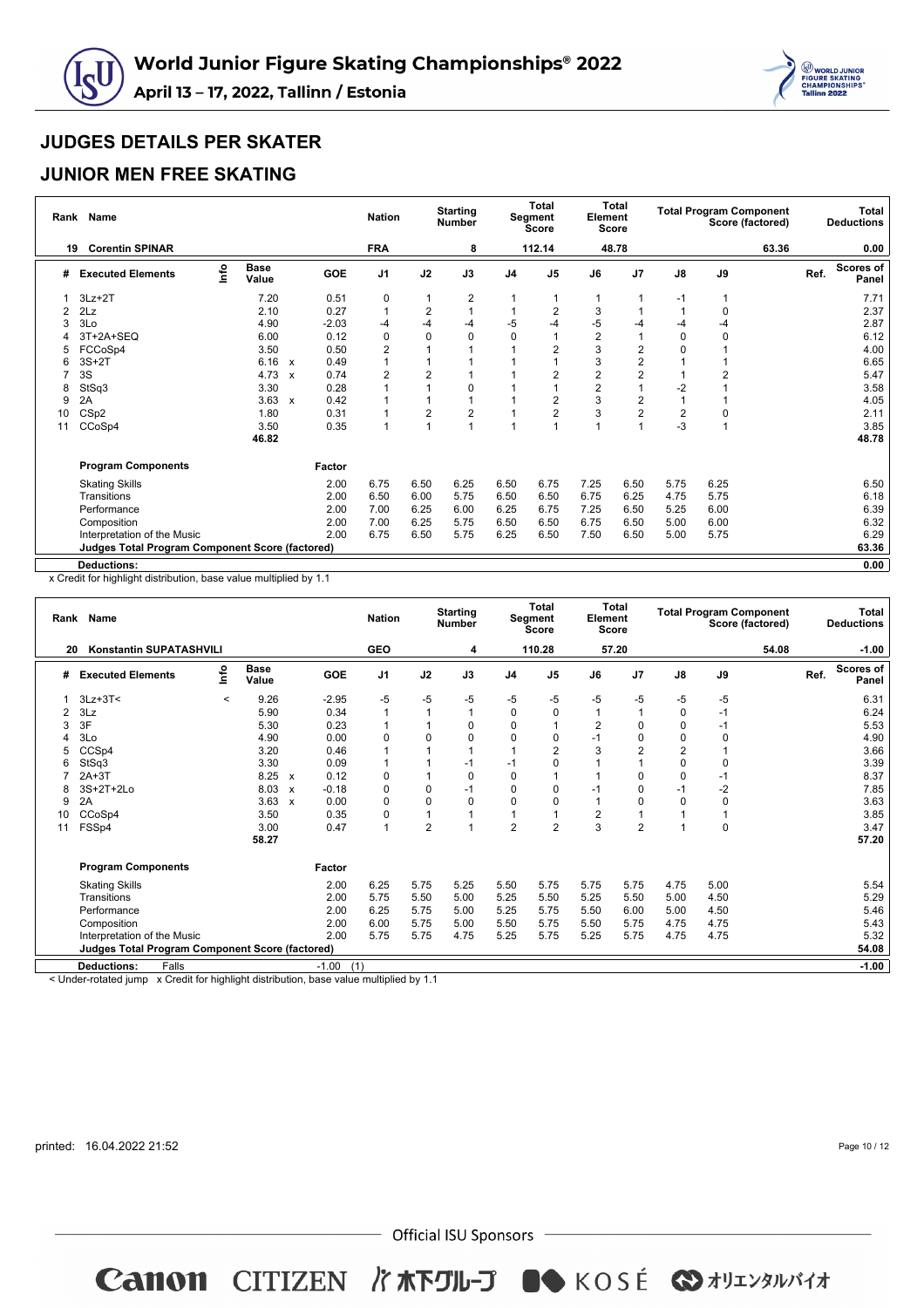



## **JUNIOR MEN FREE SKATING**

| Rank | Name                                            |      |                      |                           |                | <b>Nation</b>  |             | <b>Starting</b><br><b>Number</b> |                | <b>Total</b><br>Segment<br><b>Score</b> | Element<br>Score | Total       |               |             | <b>Total Program Component</b><br>Score (factored) |      | <b>Total</b><br><b>Deductions</b> |
|------|-------------------------------------------------|------|----------------------|---------------------------|----------------|----------------|-------------|----------------------------------|----------------|-----------------------------------------|------------------|-------------|---------------|-------------|----------------------------------------------------|------|-----------------------------------|
| 21   | <b>Edward APPLEBY</b>                           |      |                      |                           |                | <b>GBR</b>     |             |                                  |                | 109.91                                  |                  | 49.13       |               |             | 61.78                                              |      | $-1.00$                           |
| #    | <b>Executed Elements</b>                        | lnfo | <b>Base</b><br>Value |                           | GOE            | J <sub>1</sub> | J2          | J3                               | J <sub>4</sub> | J <sub>5</sub>                          | J6               | J7          | $\mathsf{J}8$ | J9          |                                                    | Ref. | <b>Scores of</b><br>Panel         |
|      | $3A+2T$                                         |      | 9.30                 |                           | 0.46           | 1              | 0           | 0                                | 1              |                                         |                  |             | $-1$          | 0           |                                                    |      | 9.76                              |
| 2    | 3A                                              |      | 8.00                 |                           | $-0.34$        | 0              | 0           | $-1$                             | $-1$           | 2                                       | $\Omega$         | $\mathbf 0$ | $-1$          | $-1$        |                                                    |      | 7.66                              |
| 3    | 3Lz                                             |      | 5.90                 |                           | $-2.95$        | $-5$           | -5          | $-5$                             | -5             | -5                                      | $-5$             | -5          | $-4$          | $-5$        |                                                    |      | 2.95                              |
|      | 3S                                              |      | 4.30                 |                           | 0.06           | 0              | $\mathbf 0$ | 0                                | $\mathbf 0$    |                                         | $\Omega$         |             | 0             | $-1$        |                                                    |      | 4.36                              |
| 5    | CSSp3                                           |      | 2.60                 |                           | 0.07           | $\mathbf 0$    | $\mathbf 0$ | 0                                | 0              |                                         |                  | 0           |               | $-1$        |                                                    |      | 2.67                              |
| 6    | $3F+1T$                                         |      | 6.27                 | X                         | $-0.98$        | -3             | $-1$        | $-1$                             | $-2$           | $-2$                                    | $-2$             | $-1$        | $-3$          | $-2$        |                                                    |      | 5.29                              |
|      | StSq2                                           |      | 2.60                 |                           | $-0.07$        | $-1$           | $\mathbf 0$ | 0                                | $\mathbf 0$    |                                         |                  | 0           | $-1$          | 0           |                                                    |      | 2.53                              |
| 8    | CCoSp4                                          |      | 3.50                 |                           | 0.05           | 0              | $-1$        | 0                                | $\mathbf 0$    |                                         |                  |             | 0             | $-1$        |                                                    |      | 3.55                              |
| 9    | 2F                                              |      | 1.98                 | $\mathsf{x}$              | 0.08           | 0              | $\mathbf 0$ |                                  | $\mathbf 0$    |                                         |                  | 0           |               | 0           |                                                    |      | 2.06                              |
| 10   | $2A+2T$                                         |      | 5.06                 | $\boldsymbol{\mathsf{x}}$ | 0.24           | 1              | $\mathbf 0$ |                                  | $\mathbf 0$    |                                         |                  |             |               |             |                                                    |      | 5.30                              |
| 11   | FCSp3                                           |      | 2.80                 |                           | 0.20           | $\mathbf 0$    |             |                                  | $\mathbf 0$    |                                         | $\overline{2}$   |             |               | $\mathbf 0$ |                                                    |      | 3.00                              |
|      |                                                 |      | 52.31                |                           |                |                |             |                                  |                |                                         |                  |             |               |             |                                                    |      | 49.13                             |
|      | <b>Program Components</b>                       |      |                      |                           | Factor         |                |             |                                  |                |                                         |                  |             |               |             |                                                    |      |                                   |
|      | <b>Skating Skills</b>                           |      |                      |                           | 2.00           | 6.25           | 6.50        | 6.50                             | 6.00           | 6.50                                    | 6.50             | 6.25        | 6.00          | 6.25        |                                                    |      | 6.32                              |
|      | Transitions                                     |      |                      |                           | 2.00           | 6.00           | 6.25        | 6.00                             | 5.75           | 6.25                                    | 6.25             | 6.00        | 5.75          | 5.50        |                                                    |      | 6.00                              |
|      | Performance                                     |      |                      |                           | 2.00           | 6.25           | 6.25        | 6.00                             | 5.75           | 6.50                                    | 6.75             | 6.00        | 5.50          | 6.00        |                                                    |      | 6.11                              |
|      | Composition                                     |      |                      |                           | 2.00           | 6.50           | 6.50        | 6.25                             | 6.00           | 6.50                                    | 6.25             | 6.25        | 6.00          | 6.00        |                                                    |      | 6.25                              |
|      | Interpretation of the Music                     |      |                      |                           | 2.00           | 6.00           | 6.25        | 6.25                             | 5.50           | 6.75                                    | 6.50             | 6.25        | 6.00          | 6.25        |                                                    |      | 6.21                              |
|      | Judges Total Program Component Score (factored) |      |                      |                           |                |                |             |                                  |                |                                         |                  |             |               |             |                                                    |      | 61.78                             |
|      | Falls<br><b>Deductions:</b>                     |      |                      |                           | $-1.00$<br>(1) |                |             |                                  |                |                                         |                  |             |               |             |                                                    |      | $-1.00$                           |

x Credit for highlight distribution, base value multiplied by 1.1

|    | Rank Name                                                                                                                                                                                                                               |      |                      |                           |            | <b>Nation</b>            |      | <b>Starting</b><br><b>Number</b> |                | Total<br>Segment<br><b>Score</b> | Element        | <b>Total</b><br>Score |               | <b>Total Program Component</b><br>Score (factored) |  |      | <b>Total</b><br><b>Deductions</b> |
|----|-----------------------------------------------------------------------------------------------------------------------------------------------------------------------------------------------------------------------------------------|------|----------------------|---------------------------|------------|--------------------------|------|----------------------------------|----------------|----------------------------------|----------------|-----------------------|---------------|----------------------------------------------------|--|------|-----------------------------------|
| 22 | <b>Adam HAGARA</b>                                                                                                                                                                                                                      |      |                      |                           |            | <b>SVK</b>               |      | 9                                |                | 108.04                           |                | 47.60                 |               | 60.44                                              |  |      | 0.00                              |
| #  | <b>Executed Elements</b>                                                                                                                                                                                                                | info | <b>Base</b><br>Value |                           | <b>GOE</b> | J1                       | J2   | J3                               | J <sub>4</sub> | J <sub>5</sub>                   | J6             | J <sub>7</sub>        | $\mathsf{J}8$ | J9                                                 |  | Ref. | <b>Scores of</b><br>Panel         |
|    | 3A                                                                                                                                                                                                                                      |      | 8.00                 |                           | $-3.31$    | -4                       | -4   | $-4$                             | -4             | $-5$                             | -5             | -3                    | -4            | -4                                                 |  |      | 4.69                              |
|    | $3Lz + 2T$                                                                                                                                                                                                                              |      | 7.20                 |                           | 0.08       | 0                        | 0    | 0                                | $\mathbf 0$    |                                  | 0              | $\overline{2}$        | 0             | 0                                                  |  |      | 7.28                              |
|    | -5<br>$-5$<br>$-5$<br>$-5$<br>$-5$<br>3A+SEQ+2S*<br>6.40<br>$-3.77$<br>$-4$<br>-4<br>2.63<br>$\star$<br>-4<br>$-5$<br>3F<br>$\overline{2}$<br>$\overline{2}$<br>0<br>5.30<br>0.45<br>$\mathbf{1}$<br>$\mathbf 0$<br>$\mathbf 0$<br>5.75 |      |                      |                           |            |                          |      |                                  |                |                                  |                |                       |               |                                                    |  |      |                                   |
|    | CSSp3<br>2.60<br>$-0.04$<br>$\mathbf 0$<br>0<br>$\Omega$<br>0<br>$-1$<br>$\Omega$<br>$\Omega$<br>2.56<br>$-1$<br>$\Omega$<br>5                                                                                                          |      |                      |                           |            |                          |      |                                  |                |                                  |                |                       |               |                                                    |  |      |                                   |
|    | 5.90<br>$-0.08$<br>5.82<br>3Lz<br>1<br>0<br>$\Omega$<br>$\mathbf 0$<br>$-1$<br>$\Omega$<br>$-1$<br>-1                                                                                                                                   |      |                      |                           |            |                          |      |                                  |                |                                  |                |                       |               |                                                    |  |      |                                   |
|    |                                                                                                                                                                                                                                         |      |                      |                           |            |                          |      |                                  |                |                                  |                |                       |               |                                                    |  |      |                                   |
|    | $-2$<br>$-1$<br>-3<br>FCCoSp2<br>2.50<br>$-0.29$<br>2.21<br>$-1$<br>$\Omega$<br>$-1$<br>-1<br>-1<br>$-1$                                                                                                                                |      |                      |                           |            |                          |      |                                  |                |                                  |                |                       |               |                                                    |  |      |                                   |
| 8  | StSq1                                                                                                                                                                                                                                   |      | 1.80                 |                           | 0.18       | 1                        | 1    | $\mathbf 0$                      |                |                                  |                |                       |               |                                                    |  |      | 1.98                              |
| 9  | 3Lo                                                                                                                                                                                                                                     |      | 5.39                 | $\boldsymbol{\mathsf{x}}$ | 0.21       | $\Omega$                 | 0    | $\mathbf 0$                      | $\mathbf 0$    |                                  | $\overline{2}$ |                       | $-1$          |                                                    |  |      | 5.60                              |
| 10 | 2A+2A+SEQ                                                                                                                                                                                                                               |      | 5.81                 | $\mathbf{x}$              | 0.14       | 0                        | 1    | 0                                | $\mathbf 0$    | 2                                |                |                       | $-1$          | 0                                                  |  |      | 5.95                              |
| 11 | CCoSp3                                                                                                                                                                                                                                  |      | 3.00                 |                           | 0.13       | $\mathbf 0$              | 0    | $\mathbf 0$                      | $\mathbf 0$    |                                  |                |                       | $\mathbf 0$   |                                                    |  |      | 3.13                              |
|    |                                                                                                                                                                                                                                         |      | 53.90                |                           |            |                          |      |                                  |                |                                  |                |                       |               |                                                    |  |      | 47.60                             |
|    | <b>Program Components</b>                                                                                                                                                                                                               |      |                      |                           | Factor     |                          |      |                                  |                |                                  |                |                       |               |                                                    |  |      |                                   |
|    | <b>Skating Skills</b>                                                                                                                                                                                                                   |      |                      |                           | 2.00       | 6.25                     | 6.25 | 6.00                             | 5.75           | 6.25                             | 6.25           | 6.75                  | 5.75          | 6.50                                               |  |      | 6.18                              |
|    | Transitions                                                                                                                                                                                                                             |      |                      |                           | 2.00       | 6.00                     | 5.75 | 6.00                             | 5.50           | 5.75                             | 5.50           | 6.25                  | 5.50          | 6.00                                               |  |      | 5.79                              |
|    | Performance                                                                                                                                                                                                                             |      |                      |                           | 2.00       | 6.25                     | 6.00 | 6.00                             | 5.75           | 6.25                             | 6.50           | 6.50                  | 5.25          | 6.25                                               |  |      | 6.14                              |
|    | Composition                                                                                                                                                                                                                             |      |                      |                           | 2.00       | 6.75                     | 6.00 | 6.25                             | 5.75           | 5.75                             | 5.50           | 6.50                  | 6.25          | 6.00                                               |  |      | 6.07                              |
|    | Interpretation of the Music                                                                                                                                                                                                             |      |                      |                           | 2.00       | 6.50                     | 5.75 | 5.50                             | 5.50           | 6.00                             | 6.25           | 6.50                  | 6.00          | 6.25                                               |  |      | 6.04                              |
|    | <b>Judges Total Program Component Score (factored)</b>                                                                                                                                                                                  |      |                      |                           |            |                          |      |                                  |                |                                  |                |                       |               |                                                    |  |      | 60.44                             |
|    | <b>Deductions:</b>                                                                                                                                                                                                                      |      |                      |                           |            |                          |      |                                  |                |                                  |                |                       |               |                                                    |  |      | 0.00                              |
|    | the product of the contract of the contract of the contract of the contract of the contract of the contract of                                                                                                                          |      |                      |                           |            | $1.11 - 1.1$<br>$\cdots$ |      |                                  |                |                                  |                |                       |               |                                                    |  |      |                                   |

\* Invalid element x Credit for highlight distribution, base value multiplied by 1.1

printed: 16.04.2022 21:52

Page 11 / 12

 $-$  Official ISU Sponsors  $-$